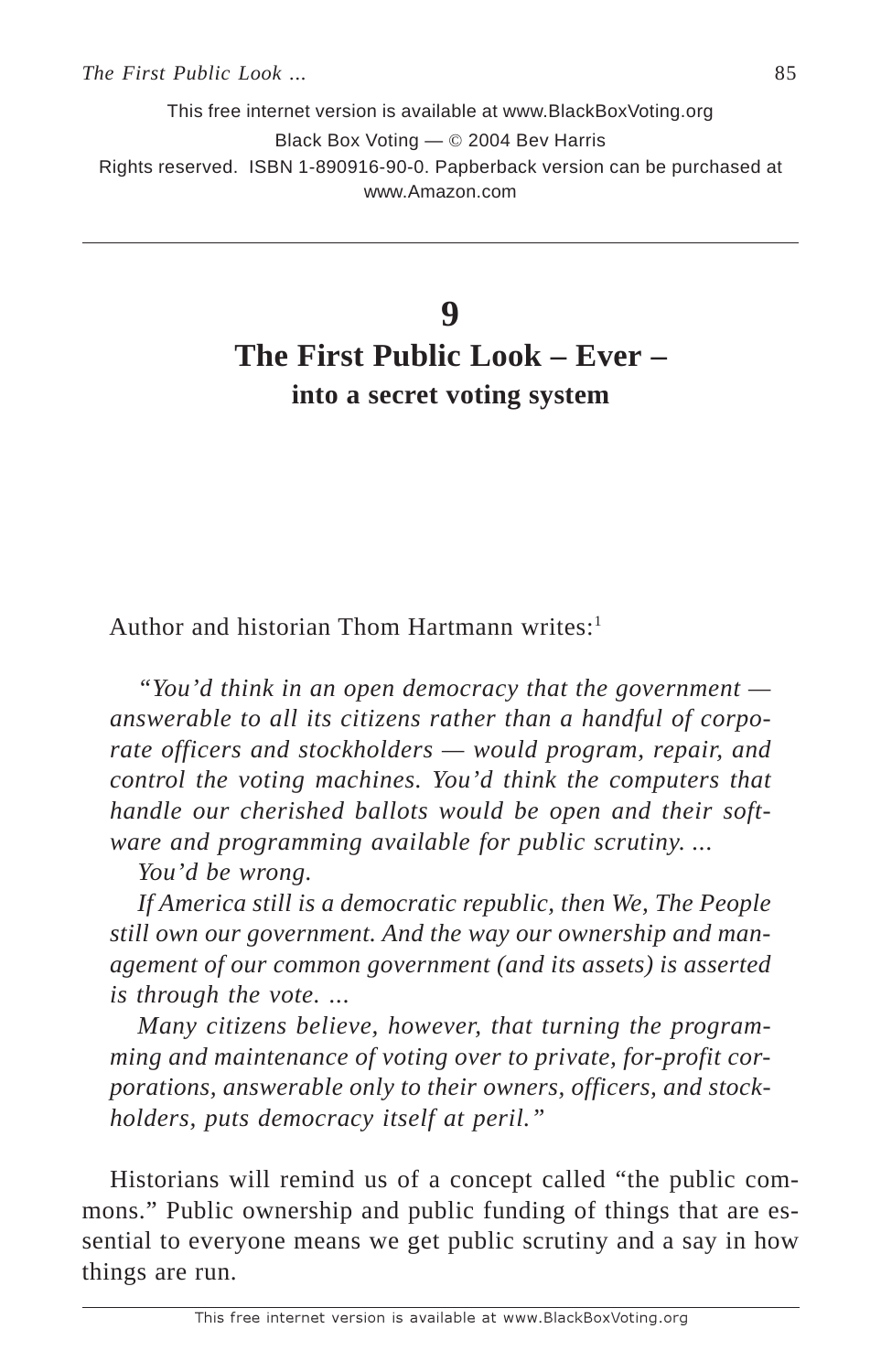When you privatize a thing like the vote, strange things happen. For example, you can't ask any questions.

Jim March, a California Republican, filed a public-records request<sup>2</sup> in Alameda County, California, to ask about the voting machines it had entrusted with his vote. The county's reply: <sup>3</sup>

"Please be advised that the county will not provide the information you requested ... The County will not allow access or disclose any information regarding the Diebold election system as any information relating to that system is exempted from the PRA (Public Records Act) ... The system provided by Diebold Election Systems Inc. ("DESI") is a proprietary system that is recognized as such in the contract between the County and DESI... "The County contends that the official information privilege in section 1040 of the Evidence Code is applicable because the information requested was acquired by the County in confidence and the County is required to maintain its confidentiality. Any copying or disclosing of such information would violate the license agreements..."

When I called ES&S to ask the names of its owners, the company simply declined to take my call.

When former Boca Raton, Florida, mayor Emil Danciu requested that Dr. Rebecca Mercuri, perhaps the best-known expert on electronic voting in America, be allowed to examine the inner workings of Palm Beach County's Sequoia machines, the judge denied the request, ruling that neither Mercuri nor anyone else would be allowed to see the code to render an opinion.<sup>4</sup>

When best-selling author William Rivers Pitt interviewed Dr. David Dill, a professor of computer science at Stanford University, about his experience with voting machines, Pitt got an earful about secrecy:

"It is frustrating because claims are made about these systems, how they are designed, how they work, that, frankly, I don't believe," says Dill. "In some cases, I don't believe it because the claims they are making are impossible. I am limited in my ability to refute these impossible claims because all the data is hidden behind a veil of secrecy." 5

When members of the California Task Force on Electronic Voting asked how the machines were tested, Wyle and Ciber declined to answer.

"We wanted to know what these ITAs do," said Dill. "So we invited them to speak to us. ... They refused to come visit us. They were also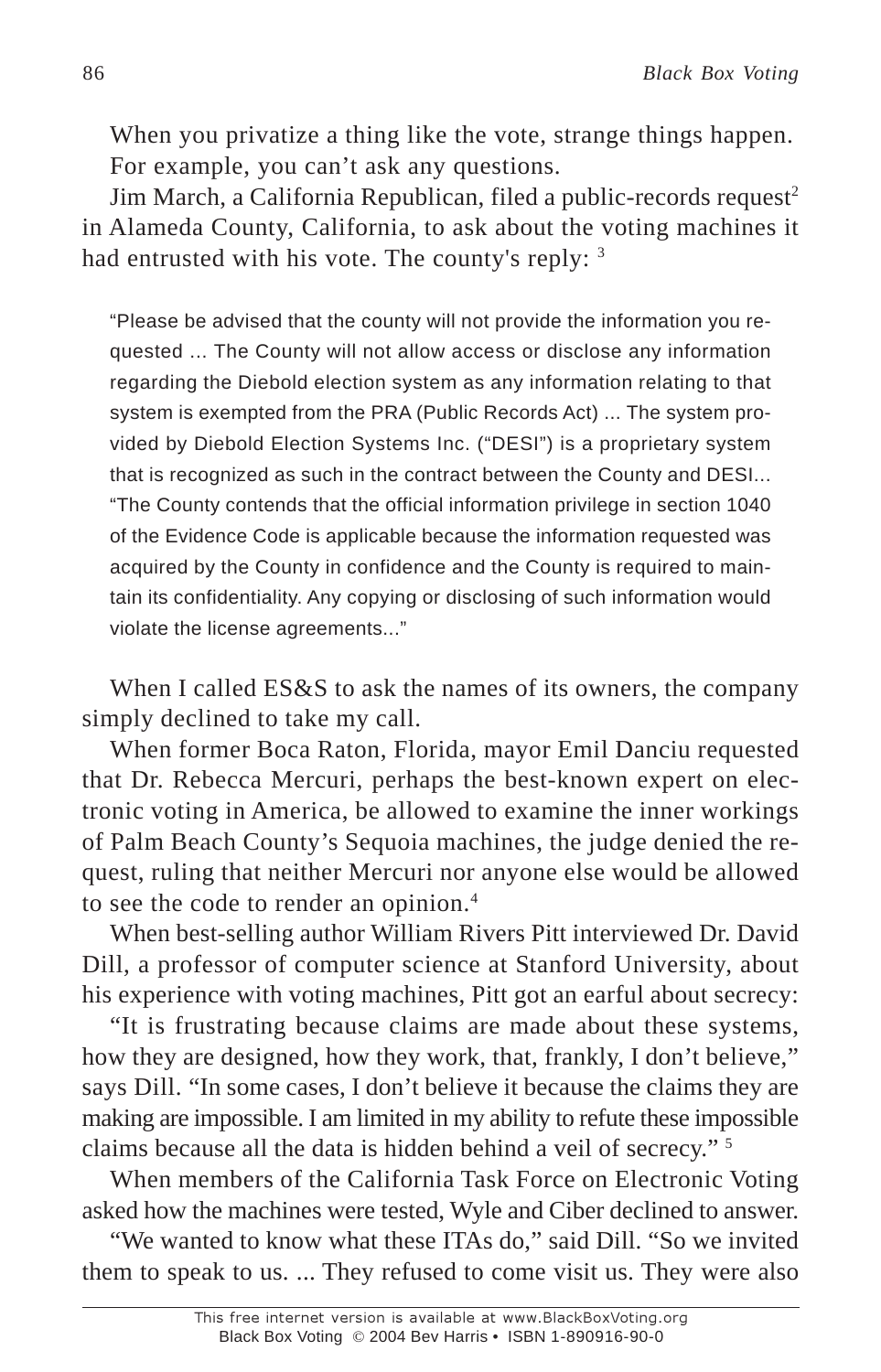too busy to join us in a phone conference. Finally, out of frustration, I wrote up 10 or 15 questions and sent it to them via the Secretary of State's office. They didn't feel like answering those questions, either."

"What testing do the manufacturers do?" asks Dill. "If you go to their Web pages, it says 'if you'd like to know something about us, please go to hell' in the nicest possible way."

You can't examine a machine or even look at a manual. David Allen, who published an Internet version of this book, wanted me to find out how the machines work.

"These things are so secret we're supposed to just guess whether we can trust them," he said. "We've got to get our hands on a technical manual somehow."

He didn't have that information, and neither did anyone else. I decided to find some programmers for the vendors. I was most interested in ES&S — at that time, I hadn't done much work at all on Diebold Election Systems. I entered "@essvote.com" into the Google search engine, looking for e-mails that might give me names I could contact, and found a few dozen employees who work for ES&S.

I postponed calling them. What would I say? So I stalled by convincing myself that I should find as many names as possible. I got some from Sequoia. I entered "Global Election Systems" and found some old documents with e-mails ending in "gesn.com."

On page 15 of Google, looking for anything with "gesn" in it, I found a Web page. (You can still find this page at www.archive.org for GESN.com. The FTP link still appears.)



*Old Global Election Systems Web page: GESN.com*

This free internet version is available at www.BlackBoxVoting.org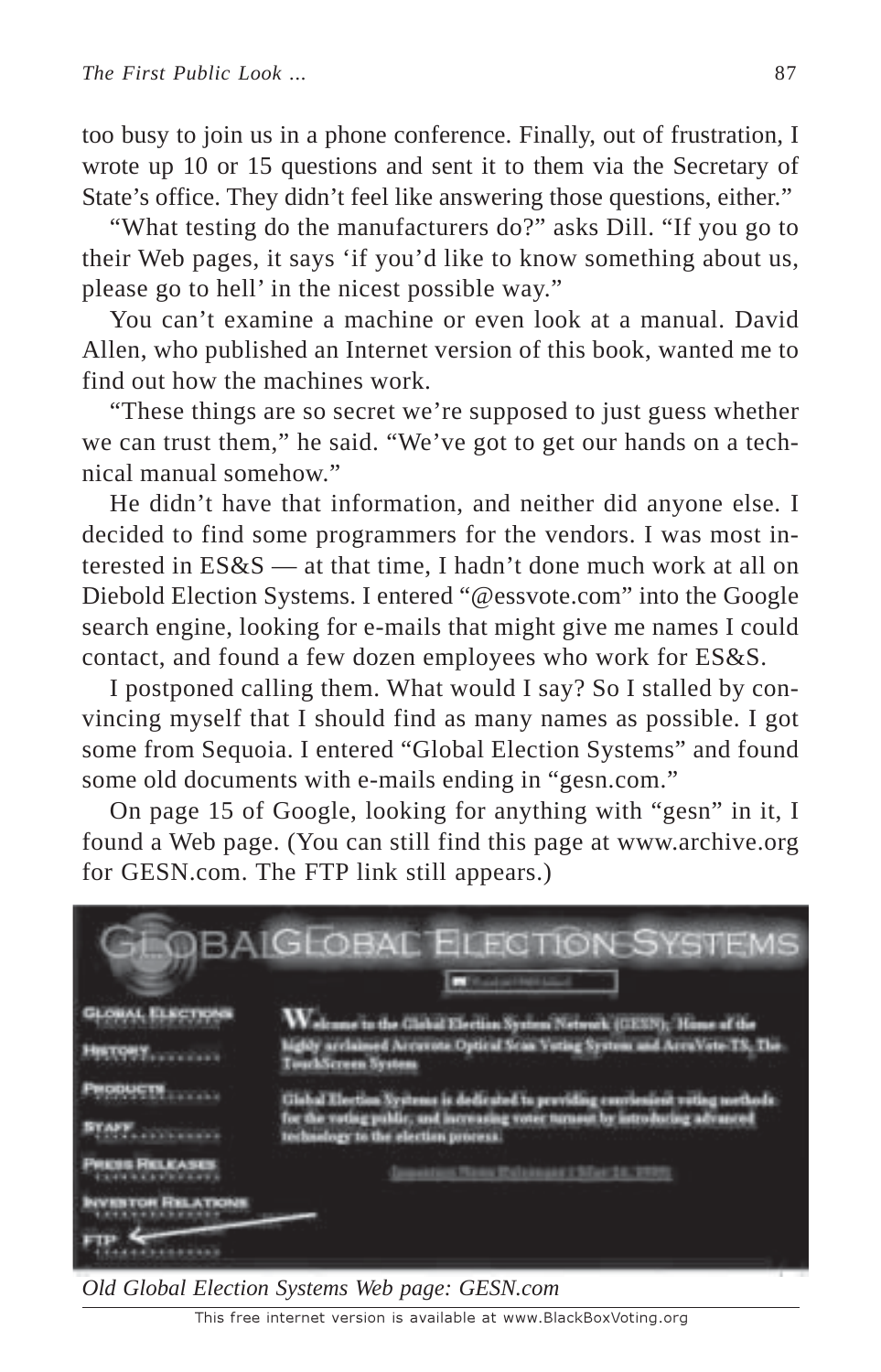I clicked all the links, including the link called "FTP," which took me to a page full of files.

I called David Allen. "What am I looking at?"

Allen admitted that the file names, like "BS4" and "GA-062802" meant nothing to him, but we both knew that this was an online file stash. He snorted and offered a comment: "Incredible stupidity."



I'd found the crown jewels for Diebold Election Systems. What follows is the first detailed look — ever — into a secret voting system.



What do you do when you find 40,000 secret files on an unprotected file transfer site on the Internet? Probably just look and go away. But what if you have pledged allegiance to the United States, and to the republic for which it stands?

What if you knew that the devil went down to Georgia on November 5, 2002, and handed that state an election with six upsets, tossing triple-amputee war veteran Max Cleland out of the U.S. Senate in favor of a candidate who ran ads calling Cleland unpatriotic?

Suppose you knew that in Georgia, the first Republican governor in 134 years had been elected despite trailing in every poll, and that African American candidates fared poorly even in their own districts?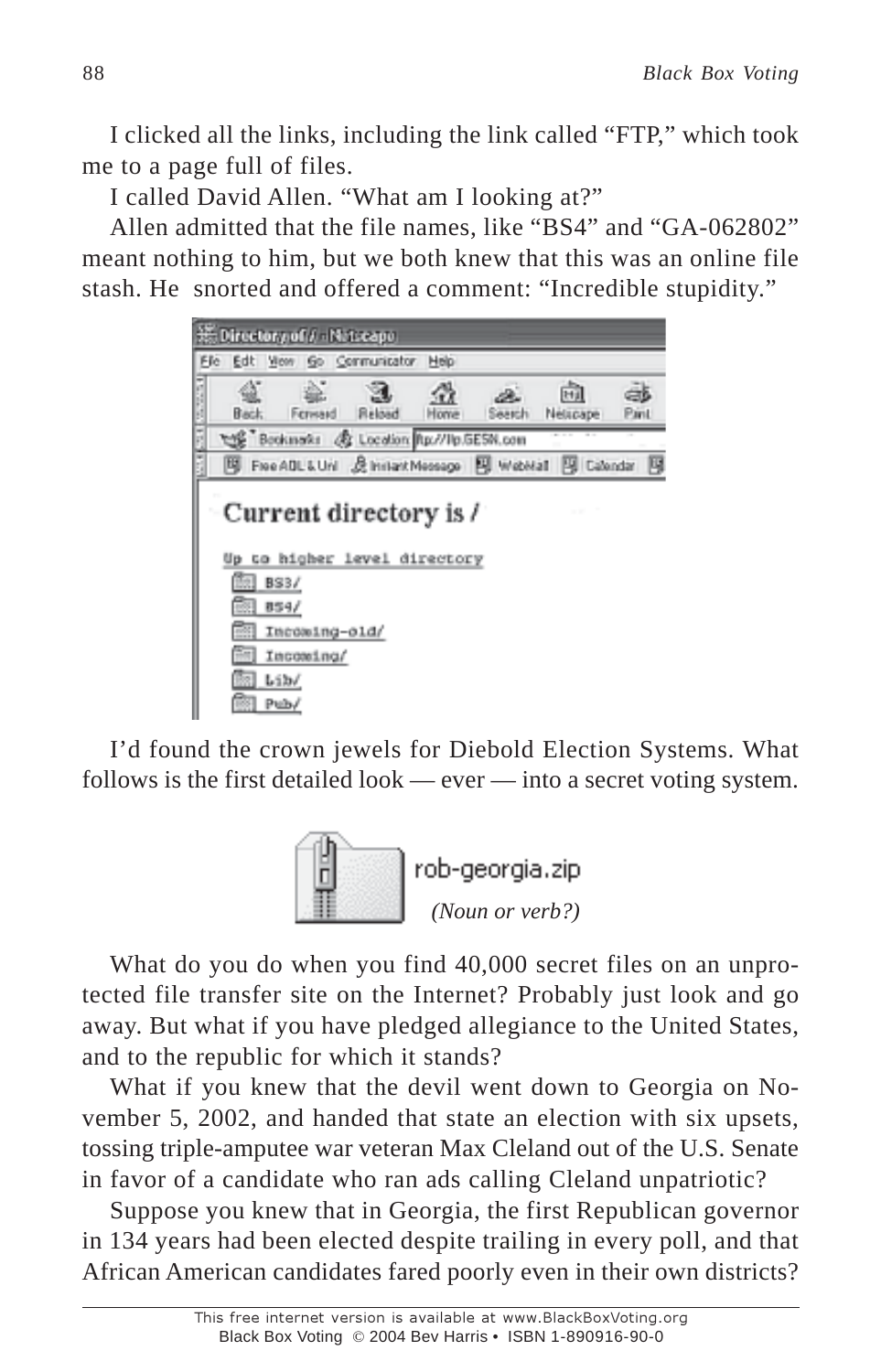If you learned that these machines had been installed just prior to an election — and then you saw a folder called "rob-georgia," looked inside, and found instructions to replace the files in the new Georgia voting system with something unknown, what would you do?

I don't know about you, but I'm a 52-year old grandma and I never expected to have to make a choice like this. I wanted someone else to take care of it. *We need investigators like Woodward and Bernstein*, I thought, so I called the *Washington Post*. Of course, Carl Bernstein isn't there anymore, but I left a spicy message on Bob Woodward's voicemail. Never heard from anyone. I learned that reporter Dan Keating was doing a story on voting machines, so I called him.

"Will you call Diebold and find out what 'rob-georgia' is?" I asked. "No."

"Why not?"

"Because I don't think 'rob-georgia' could possibly mean rob Georgia," he said.

I left a somewhat more agitated message on Woodward's voicemail and submitted my experience to a Web site called *Media Whores Online*.

These files might contain evidence. These files might go away. I called people in various places around the world and urged them to go look at rob-georgia. I thought long and hard. And then I downloaded the files, all 40,000 of them. It took 44 hours nonstop. I gave them to someone I trust, who put them in a safe deposit box, and there they sit to this day.

Why in the world would an ATM manufacturer like Diebold leave sensitive files hanging out there on an unprotected Internet site? I made a few phone calls, which confirmed that Diebold *knew* the site was unprotected, and learned that the site had been there for years.

I kept asking if anyone knew who Rob was. Everyone told me there was no employee named Rob in Georgia. Perhaps rob was a verb?

rob-georgia.zip

Place the contents in the Gems folder

Replace what is in the Gems folder with these

Run this program-Install To=C-Winnt-System32

<u> 『El Instructions.txt</u>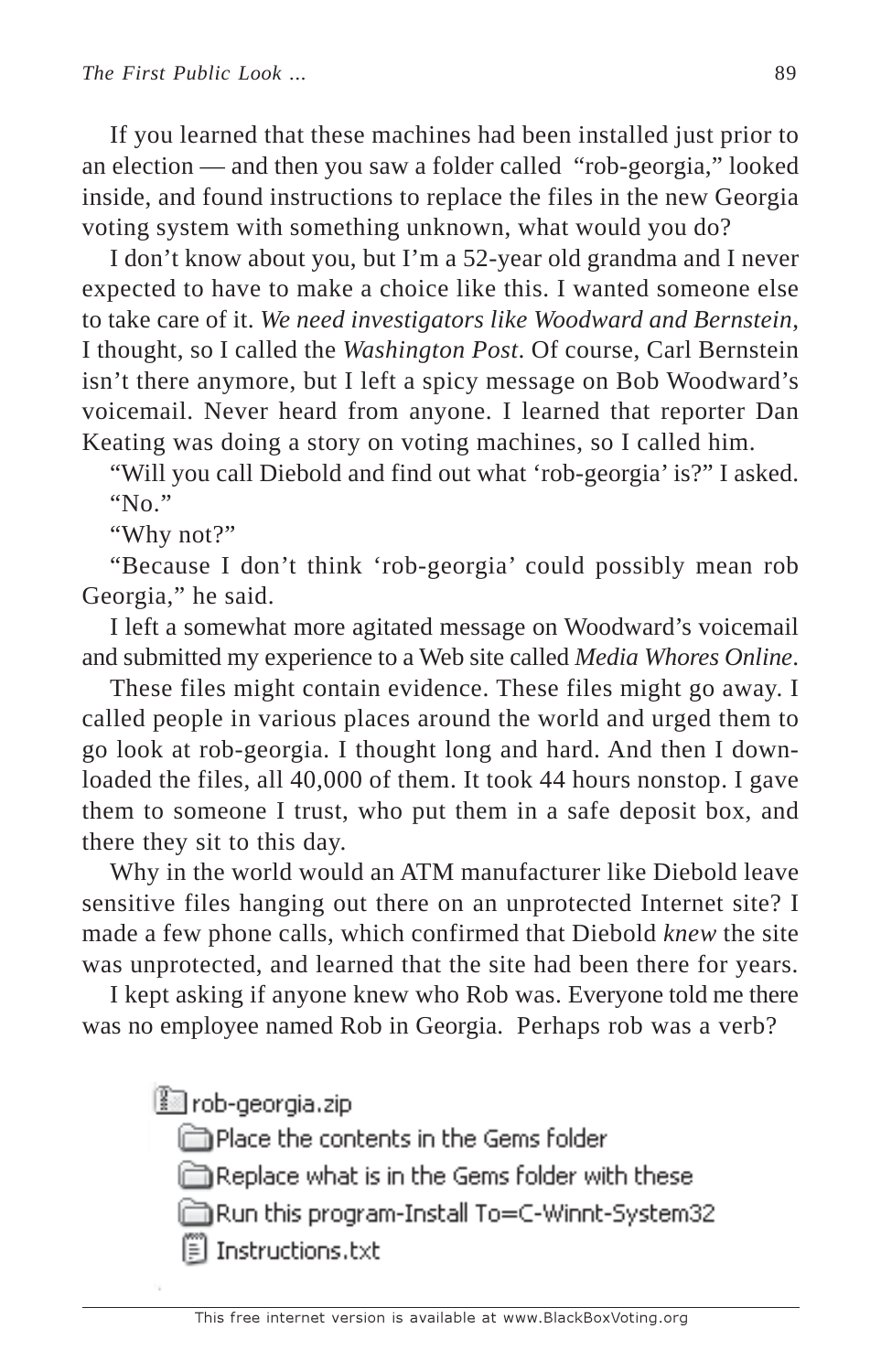"rob-georgia" is a compressed folder with three more folders, containing 3,794 more files, inside it. It contains uncertified program modifications, a way to slip any damn thing you want into a voting machine.

Why did they replace voting-machine stuff? *Did* they replace votingmachine files? As I Googled around with various "Georgia, voting machine, Diebold" search words, here's what popped out:

**16 Sep 2002** Memo from Chris Riggall (press secretary for Georgia Secretary of State Cathy Cox): "Diebold programmers developed a patch which was applied to the units deployed in Hall and Marion counties, and we were pleased that not one freeze was reported among the tens of thousands of votes cast there. Unfortunately, we simply did not have the time to apply the patch to the demo units, but that is now occurring to all units in all counties and the last increment of shipments from Diebold had this fix loaded before leaving the factory."<sup>6</sup>

A program modification was needed because the touch-screens were freezing up, crashing the machines. Makes sense. The problem must be a big one to justify modifying the progam on all 22,000 machines in Georgia. But wait a minute — This is in the Media Backgrounder put out by the Georgia Secretary of State Press Office. 7

"Before being considered for acquisition in Georgia ... software is examined for reliability and hardware is subjected to a variety of 'torture tests.' The state testing examines both hardware and software for accuracy and reliability, and mock elections are conducted on the equipment, witnessed by county election officials."

The document names Wyle Laboratories and Ciber, Inc., citing their "extensive experience in NASA-related testing." So how did these NASA-testing labs miss something so obvious that all 22,000 voting machines required a modifications to keep them from crashing?

Here is what Diebold wrote to certifier Wyle Laboratories in its latest touch-screen certification documents:

"It is Diebold Election Systems, Inc. policy that the only acceptable level of conformance is Zero Defects."<sup>8</sup>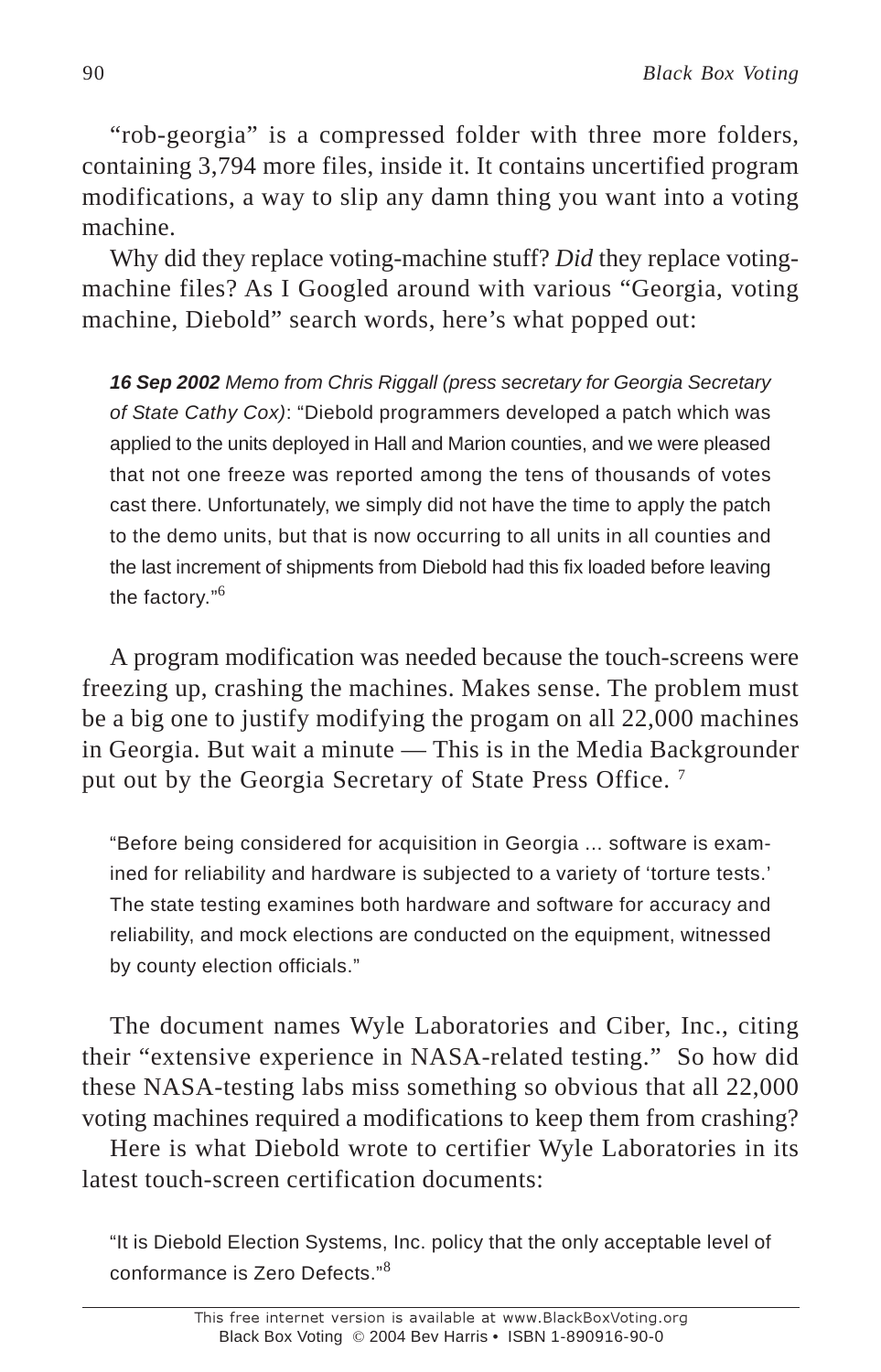Okay, we all know that "zero defects" is one of those terms that sounds good and doesn't happen. But we ought to at least hold Diebold to this promise:

"The manufacturing test location, test date, and inspector initials will be recorded on a label on every voting machine."

Whose initials are on the Georgia machines? Anyone's? In its RFP soliciting purchase by the state of Georgia, Diebold submitted the following in its "Schedule for Deployment": 9

"Prior to our GEMS' hardware installation at each Georgia county, the hardware will be staged in McKinney, Texas for software integration and testing."

As part of the installation process, Diebold promised that all software and drivers (small programs which "drive" specific pieces of hardware such as printers, touch screens or modems) would be loaded prior to being shipped to Georgia. And according to the Georgia Secretary of State Media Backgrounder:

"Before leaving the factory, each touch screen terminal receives a diagnostic test."

If each touch screen was tested before leaving the factory, why did every single machine need modifications, in order not to crash, *after* they reached Georgia? The machines were shipped to Georgia in June 2002. And once they arrived, we are told, there was more testing:

"Upon arrival at Diebold's central warehouse in Atlanta, each unit was put through a diagnostic sequence to test a variety of functions, including the card reader, serial port, printer, the internal clock and the calibration of the touch screen itself. These tests were audited by experts from Kennesaw State University's Center for Election Systems."

The following statement, on Georgia Secretary of State letterhead, remains posted on the state's Web site as of the writing of this book.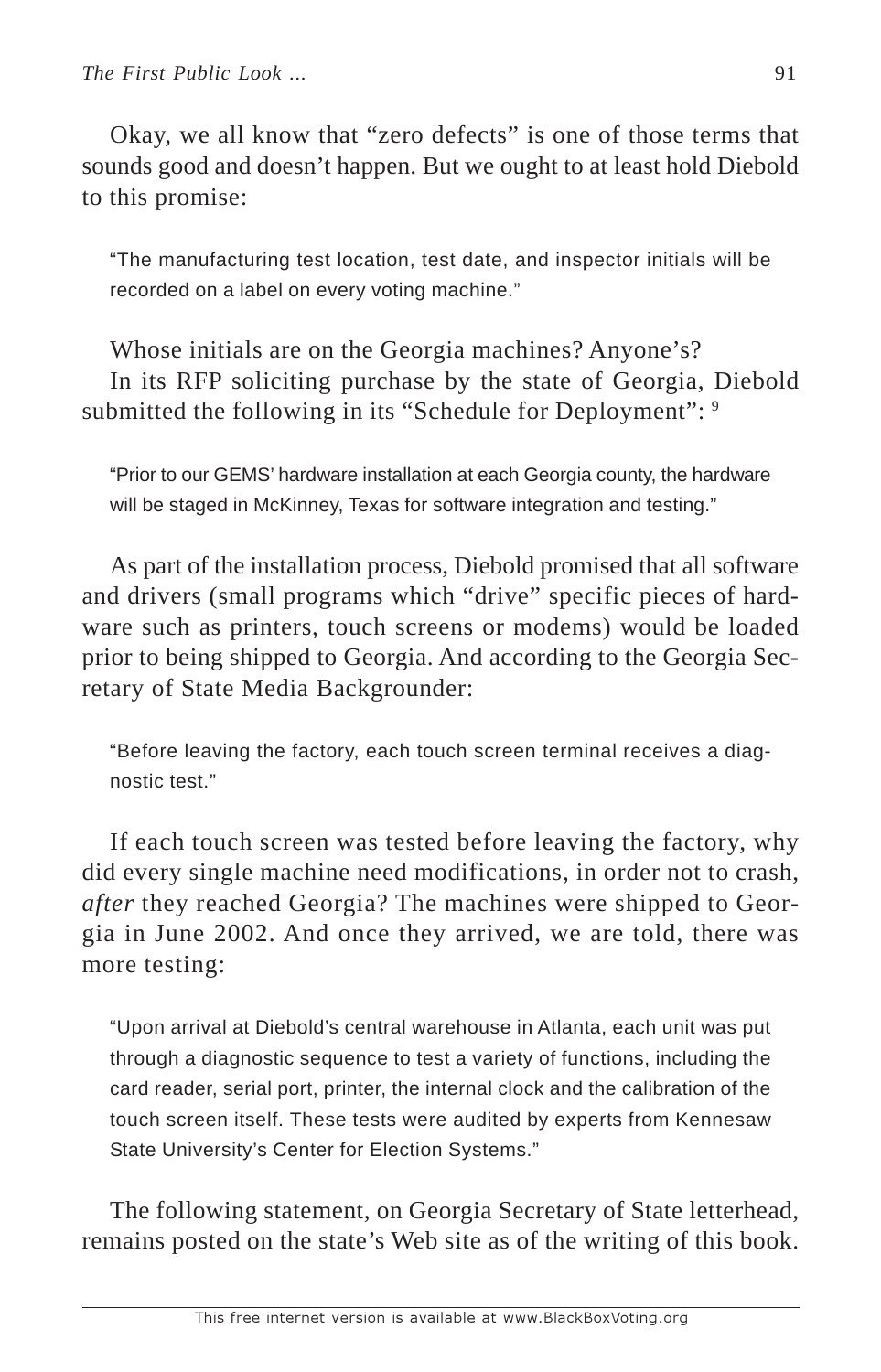"After shipment to each of Georgia's 159 counties, county acceptance testing (which consists of the same types of diagnostic procedures) was performed by KSU staff on each voting terminal."

Was this testing rigorous? Yes, rigorous, they promised. According to the Media Backgrounder:

"Georgia's multi-tiered election equipment testing program [is] among the most rigorous in the nation."

Could someone take a moment to do the math with me? If this testing is "rigorous," might we expect them to invest, say, 10 minutes per machine? The testing just described adds up to every touchscreen unit being tested three times before it gets to the "logic and accuracy" test. You can check the footnotes for my calculations: All this testing would take 17 people working 40 hours per week for four months doing nothing but rigorous testing.10

Call me a skeptic, but I want to see the payroll records on that.

What does all that modifying at the last minute do to security? Wait — don't program modifications need to be recertified? How many people had to get access to these machines to do this? Was this legal?

And what exactly was in rob-georgia.zip?

\* \* \* \* \*

With so many unanswered questions, I decided to ask the public officials responsible for voting systems in the state of Georgia about these program modifications. Here are excerpts from a February 11, 2003, interview with Michael Barnes, Assistant Director of Elections for the state of Georgia: 11

*Harris*: "I want to ask you about the program update that was done on all the machines shortly before the election."

*Barnes*: "All right."

*Harris*: "Was that patch certified?"

*Barnes*: "Yes."

*Harris*: "By whom?"

*Barnes*: "Before we put anything on our equipment we run through state certification labs, and then, in addition to that, we forwarded the patch to Wyle labs in Huntsville. ... Wyle said it did not affect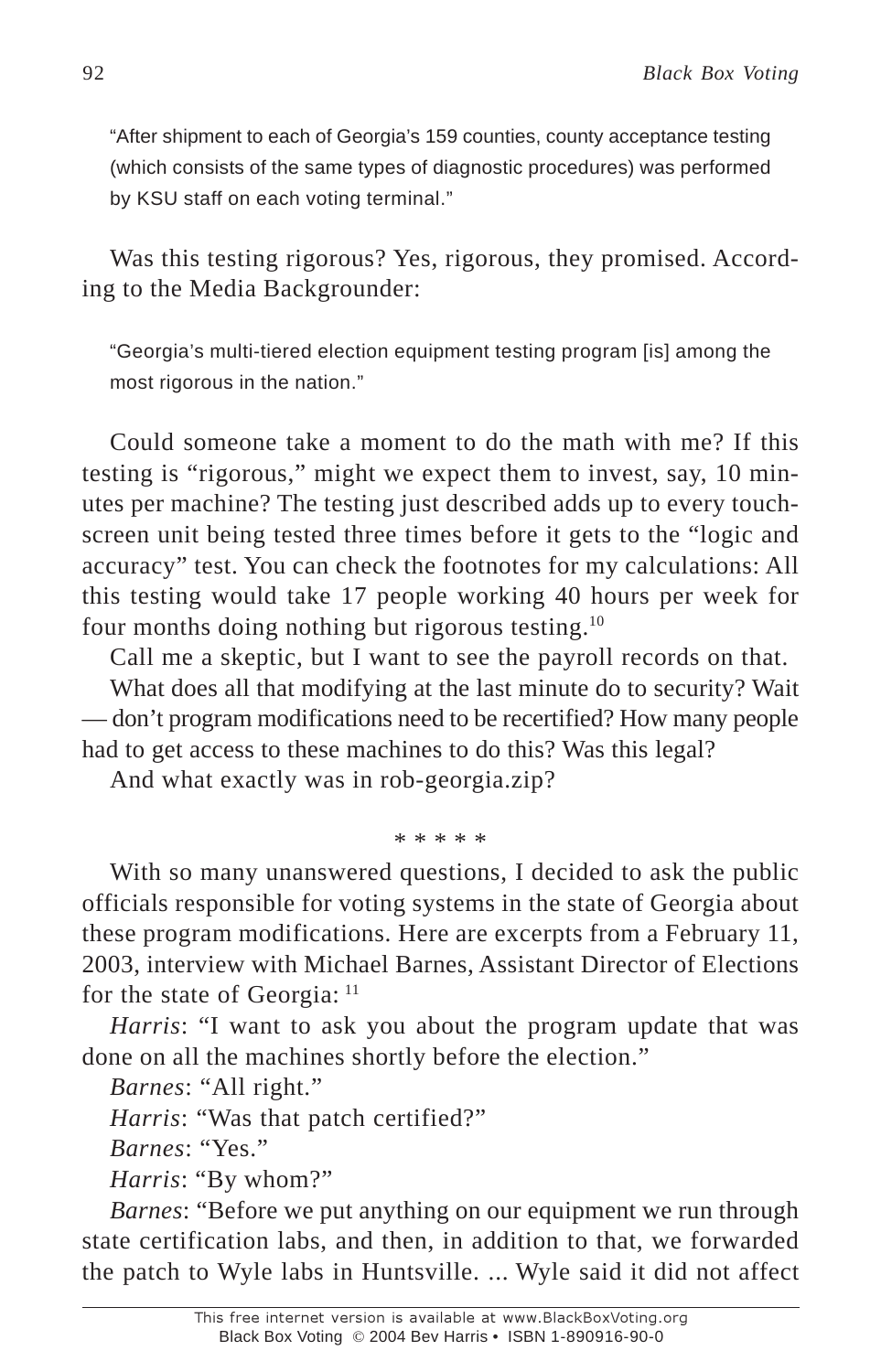the certification elements. So it did not need to be certified."

*Harris*: "Where's the written report from Wyle on that? Can I have a copy?"

*Barnes*: "I'd have to look for it. I don't know if there was ever a written report by Wyle. It might have been by phone. Also, in Georgia we test independently at Kennesaw University — a state university."

*Harris*: "Can I see that report?"

*Barnes*: "You'd have to talk to Dr. Williams, and he's out of town ... Dr. Williams is on the National Association of State Election Directors (NASED) certification, and I think he's also at Kennesaw University. He does the certification for the state of Georgia."

*Harris*: "Was this new patch tested with a Logic and Accuracy test, or was it tested by looking at the code line by line?"

*Barnes*: "Logic and Accuracy, and also they verify that our version is identical and also any software is tested through Ciber and Wyle."

*Harris*: "But Wyle decided not to test the patch, you say. Was this patch put on all the machines or just some of the machines?"

*Barnes*: "All the machines."

*Harris*: "So every machine in Georgia got this program update."

*Barnes*: "Yes, every one of the machines used on election day in November. If it had been sent out to counties prior already, Diebold and their technicians went out and manually touched every machine. Some of the machines were still at the manufacturer, they did the patches on those."

*Harris*: "How long did it take to do patches on — what was it, around 22,000 machines?"

*Barnes:* "It took about a month to go back out and touch the systems."

*Harris*: "Can you tell me about the procedure used?"

*Barnes*: "The actual installation was a matter of putting in a new memory card. ... They take the PCMCIA card, install it, and in the booting-up process the upgrade is installed."

OK, let's regroup. So far, we have thousands of defective voting systems that somehow made it through Wyle's hardware testing, Ciber's software testing, Diebold's factory testing, rigorous testing on arrival at the Georgia warehouse and more testing when delivered to each of Georgia's 159 counties. But the machines didn't work.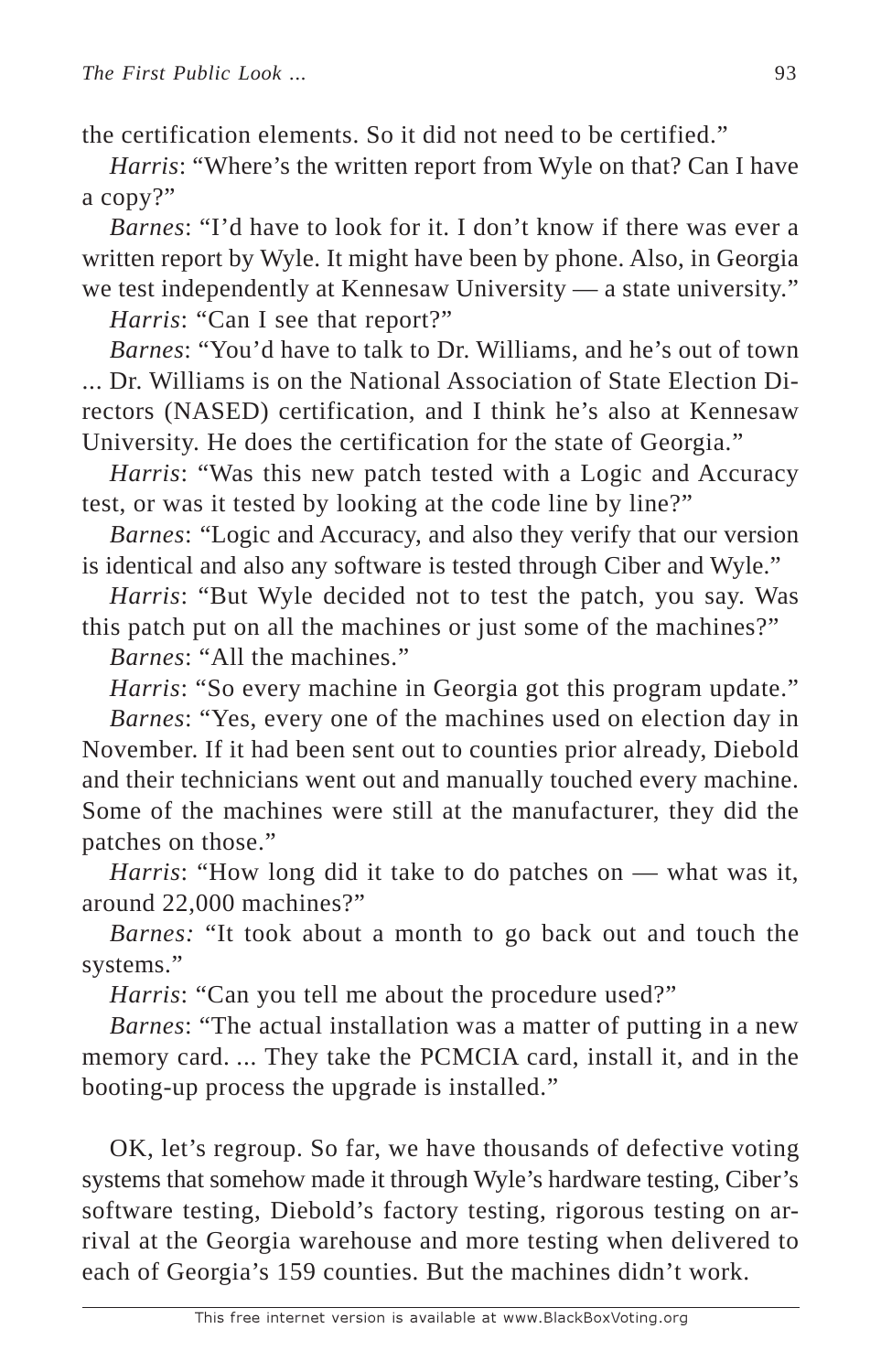Then we have a set of file replacements called "rob-georgia," and a Georgia state elections official telling us they replaced files on all 22,000 machines in Georgia. In an act of computer science clairvoyance, it was determined by telephone that nothing was on the modifications that anyone needed to look at. We know from a memo dated September 16 that there were plans to install program modifications; we know that the Georgia general election was held November 5, 2003, and we've been told that it took about a month to go out and "touch" every machine.

What we have here is a group of Georgia election officials running around the state replacing the computer commands in the voting system *right before the election* without anyone examining what the new commands actually do. Who ordered this? Let's find out where the buck stops.

*Harris*: "Where did the actual cards come from?"

*Barnes*: "Diebold gave a physical card — one card that activates each machine. There were about 20 teams of technicians. They line the machines up, install the card, turn on, boot up, take that card out, move on, then test the machine."

*Harris*: "Were people driving around the state putting the patches on the machines?"

*Barnes*: "Yes."

*The order came from Diebold and was implemented by Georgia election officials and Diebold employees.*

*Harris*: "What comment do you have on the unprotected FTP site?" *Barnes*: "That FTP site did not affect us in any way, shape or form because we did not do any file transferring from it. None of the servers ever connected so no one could have transferred files from it. No files were transferred relating to state elections."

*When someone issues that many denials in a single answer, it makes me wonder if the truth lies somewhere in the opposite direction.*

*Harris*: "How do you know that no one pulled files from the FTP site?"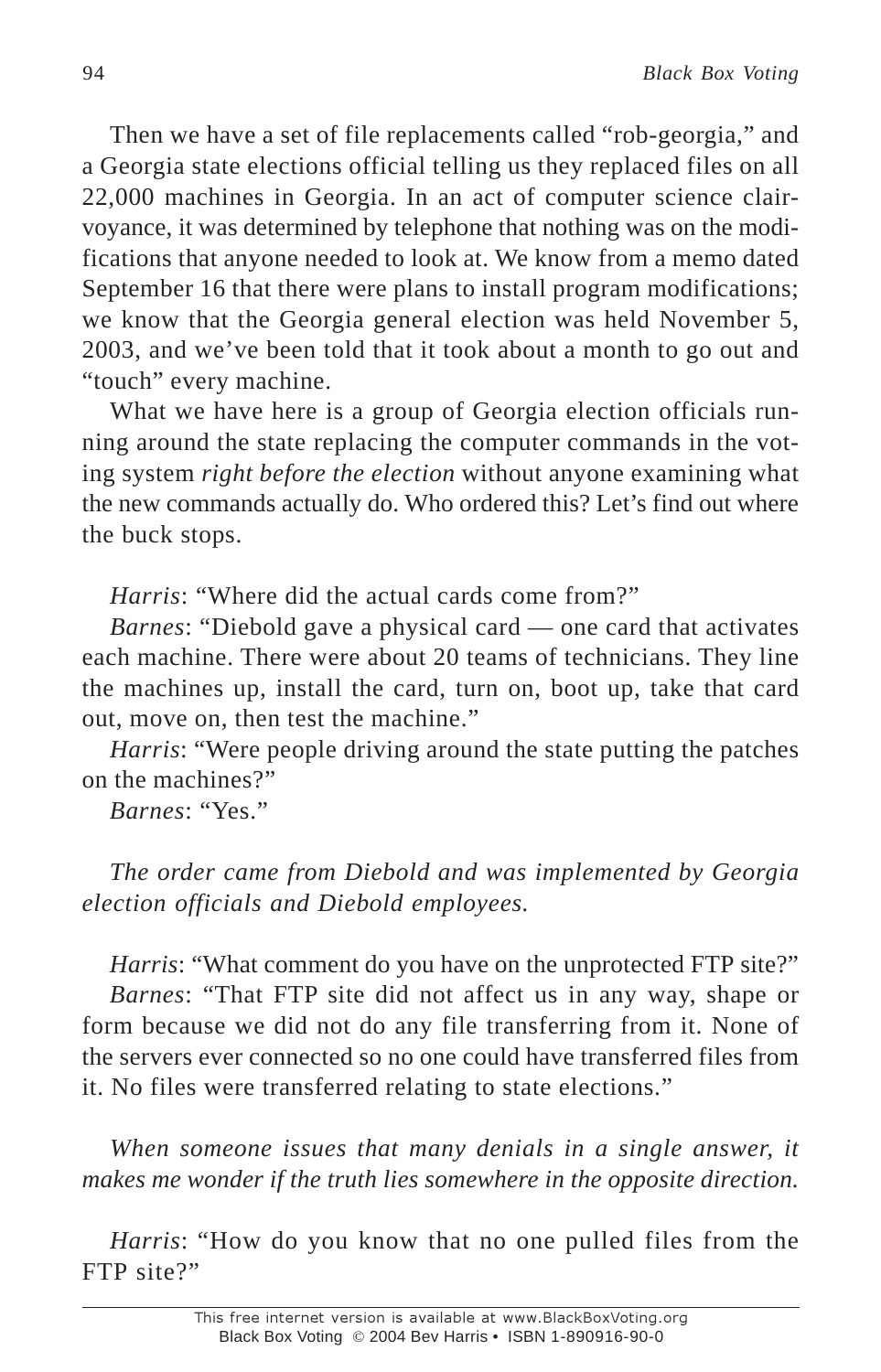*Barnes*: "One voting machine calls the servers and uploads the info. We don't allow the counties to hook up their servers to a network line."

*Harris*: "I notice that one of the things the network builder put on the [county] machines was a modem."

*Barnes*: "The only time you use the modem is on election night. That is the only time the unit was used, was election night when they plug it into the phone."

*Harris*: "Having the screens freeze up is a pretty severe error how did 5 percent of the machines get out of the factory with that? How did they get through Wyle testing labs?"

*Barnes*: "All I know is that the machines were repaired."

*Harris*: "How do you know that the software in the machines is what was certified at the labs?"

*Barnes*: "There is a build date and a version number that you can verify. Kennesaw University did an extensive audit of the signature feature — Dr. Williams and his team went out and tested every machine afterwards to make sure nothing was installed on them that shouldn't have been."

*Harris*: "They tested every one of 22,000 machines?"

*Barnes*: "They did a random sampling."

So the FTP site, which contained 40,000 files, placed there over a period of six years, was never used and no one transferred files from it, no one could transfer files from it, no files were transferred. And the modems which James Rellinger (the contractor who installed the Georgia servers for 159 counties) was instructed to put into every county voting system were never used except for once.

(When questioned on August 22, 2003, Dr. Britain Williams claimed that most counties did not use these modems *at all*. "Some counties don't have phone lines. Some don't even have bathrooms," he told a group of people that included computer programmer Roxanne Jekot and *Atlanta Journal-Constitution* reporter Jim Galloway.)

On February 12, 2003, I interviewed Dr. Williams, Kennesaw Election Center, an organization funded by the Georgia Secretary of State.12

*Harris*: "I have questions regarding your certification of the machines used in Georgia during the last election."

*Dr. Williams*: "For the state of Georgia — I don't do certification.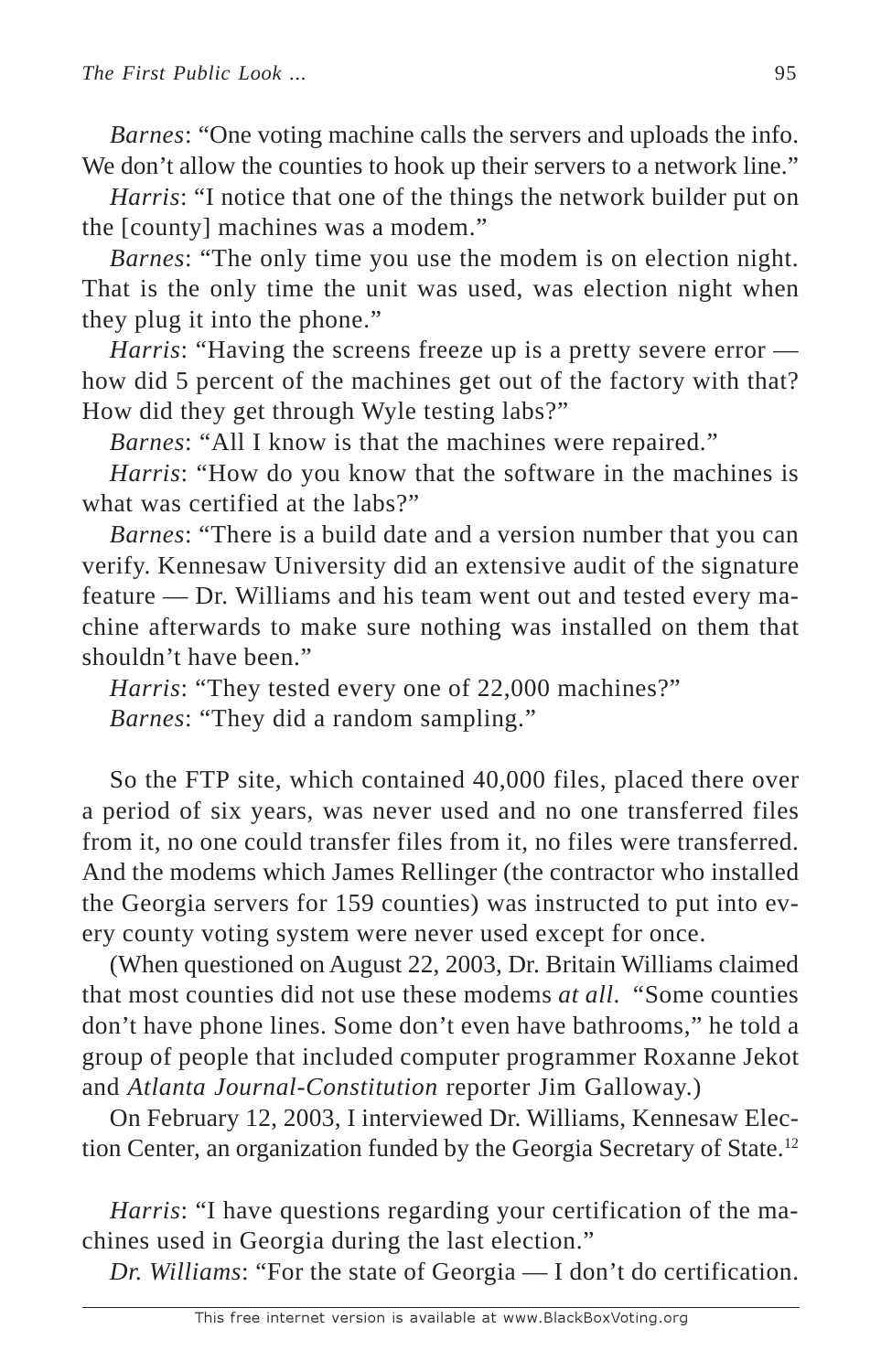The law gives the Secretary of State the authority to say what systems are certified and what are not. What I do is an evaluation of the system."

*Harris*: "What was your involvement in certifying the program patch that was put on? Did you actually certify the patch, or did you determine that it was not necessary?"

*Dr. Williams*: "Part of our testing program is when these machines are delivered, we look at the machines and see that they comply. And in the process of doing that — representatives of Kennesaw University did this — we found about 4-5 percent of the machines were rejected, not all because of screen freezes, but that was one of the problems."

*Harris*: "It was the screen freezes that caused them to issue a program patch?"

*Dr. Williams*: "Yes. The vendor [Diebold] created a patch addressing the screen freezing. It made it better but didn't completely alleviate the problem."

*Harris*: "Did you do a line-by-line examination of the original source code?"

*Dr. Williams*: "For the original — no. We don't look at the source code anyway; that's something done by the federal ITAs."

*Harris*: "Did you do a line-by-line examination of the patch?"

*Dr. Williams*: "The patch was to the operating system, not to the program *per se*."

*Harris*: "It only changed Windows files? Do you know that it didn't change anything in the other program? Did you examine that?"

*Dr. Williams*: "We were assured by the vendor that the patch did not impact any of the things that we had previously tested on the machine."

*(The evaluator was assured by the vendor? Who's in charge?)*

*Harris*: "Did anyone look at what was contained in the replacement files?"

*Dr. Williams*: "We don't look at source code on the operating system anyway. On our level we don't look at the source code; that's the federal certification labs that do that."

*Harris*: "Did you issue a written report to the Secretary of State indicating that it was not necessary to look at the patch?"

*Dr. Williams*: "It was informal — not a report — we were in the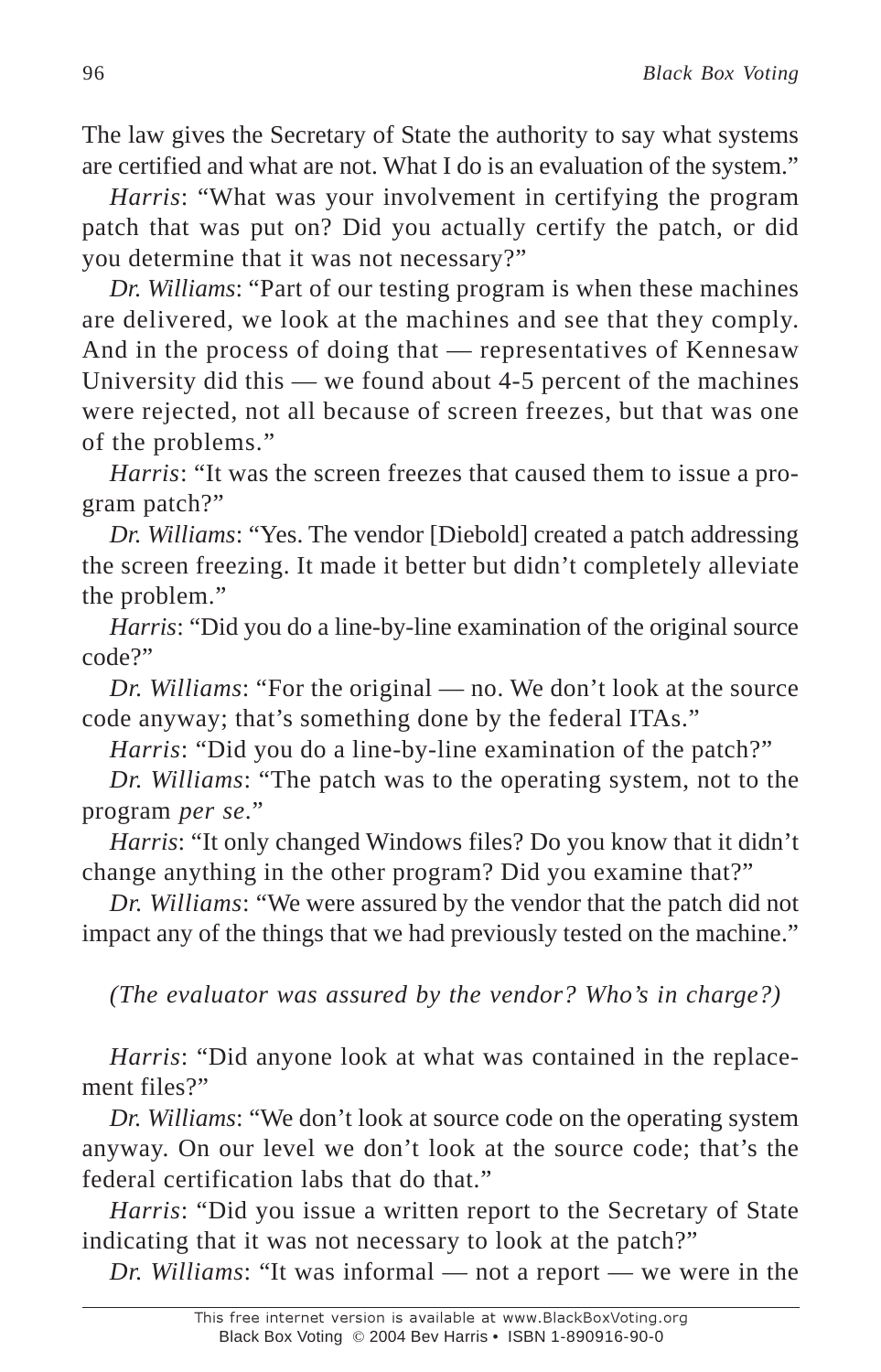heat of trying to get an election off the ground. A lot was done by e-mails."

So Barnes points to the ITAs but admits they never examined the program modifications, and then he points to Williams, who in turn points to the ITAs and then points to the vendor. No one writes a report about any of this. Dr. Williams implies that this program replacement was put on when they took delivery, but that was in June. The program modifications were done in October.

*Harris*: "What month did you install that program patch?"

*Dr. Williams*: "When we took delivery, we were seeing that the patch was on there."

*Harris*: "I have a memo from the Secretary of State's office that is dated in August [Sept. 16, actually], and it says that due to a problem with the screens freezing, a patch was going to be put on all the machines in Georgia. ... Apparently, someone had already taken delivery on these machines and they had already been shipped out around the state before the patch was applied, is that right?"

*Dr. Williams*: "The patches were done while we were doing acceptance testing. One of the things we looked for during acceptance testing was to make sure the patch was put in."

*Harris*: "But as I understand it, a team of people went around the state putting these patches on."

*Dr. Williams*: "By the time they put the patches in, the majority of the machines had been delivered. Actually, it was going on at the same time. When they started putting the patches in around the state, we tested the machines where they did that [put the patches in] at the factory."

*Harris*: "When I spoke with Michael Barnes, he said that you tested all the machines, or a random sampling of the machines, after the patch was put on."

*Dr. Williams*: "We had five or six teams of people with a test script that they ran on each machine — "

*Harris*: "The test script did what?"

*Dr. Williams*: "The test script was generic. It was in two parts. One part tested the functionality of the machine. It was a hardware diagnostic; it primarily tested that the printer worked, that the serial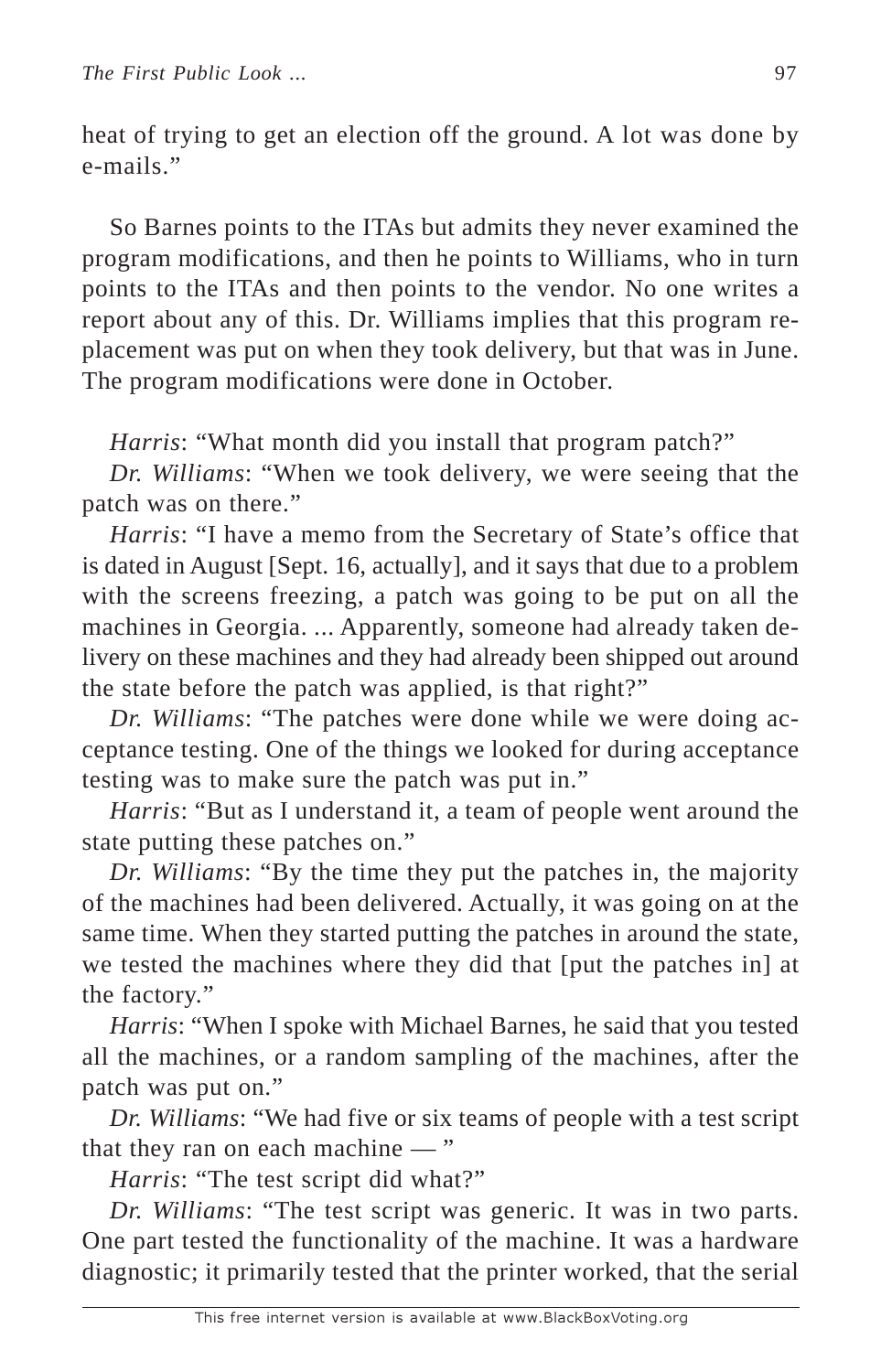port worked, that the card reader worked, tested the date and time in the machine, and to an extent checked calibration of the machine. Then if it passed all of those, it tested the election. We loaded a small sample election in, the same as the one used during certification testing, and we ran a pattern of votes on there."

This is good, but he's telling me about testing printers and things. Barnes had told me that "Dr. Williams and his team went out and tested every machine afterwards to make sure nothing was installed on them that shouldn't have been." I wanted to know if anything had been put in the software that might affect our votes.

*Harris*: "Can you tell me about the digital signature?" [A digital signature is used to show that no changes in the software were done.]

*Dr. Williams*: "That's part of the test that involves looking at the software — putting the patch on wouldn't change the digital signature."

*Harris*: "But if you put in a program patch, wouldn't that show that a change has been made?"

*Dr. Williams*: "No, because the patch was only in the Windows portion — there was no digital signature check on the operating system ..."

I'm sorry to subject you to this excruciating interview, and I apologize for throwing terms like "digital signature" around. I had heard that this "checksum" or "digital signature" was a way to determine that no unauthorized code was put into our voting system, so I was trying to find out how it worked — or if they used it at all.

But Dr. Williams, the official voting machine examiner for Maryland, Virginia and Georgia, was indicating that he did not check things if they involved the Windows operating system. That would open up a security hole the size of British Columbia. All you'd have to do is mess with Windows, upload your handiwork into the Georgia voting system, and you'd have direct access to a million votes at once.

Dr. Williams was interested in the non-Windows code and the ITA labs; I wanted to know about the Windows modifications and the other security problems associated with sticking program modifications on voting machines using PCMCIA cards.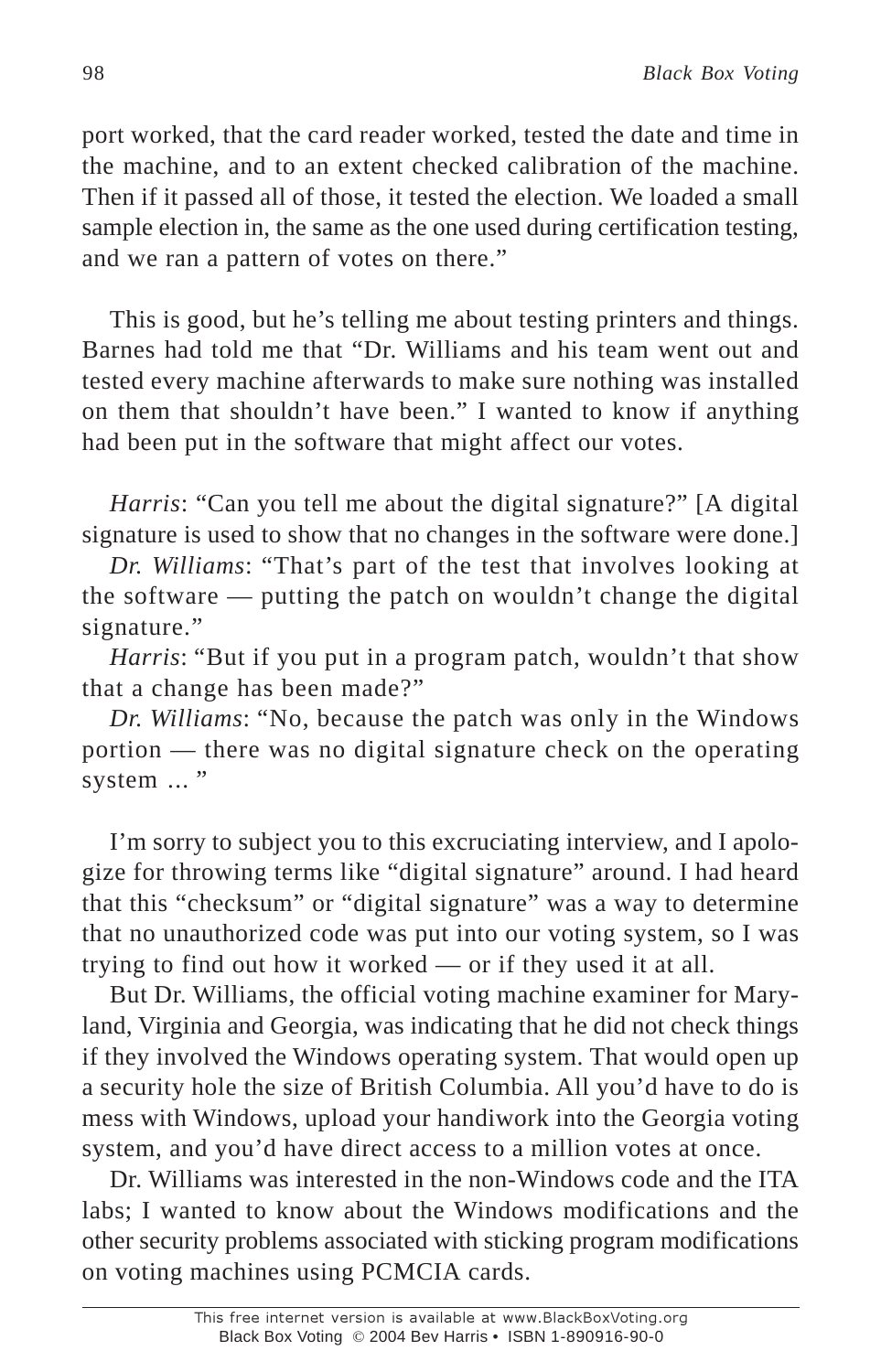*Dr. Williams*: "They write the source code and the source code is submitted to the federal lab. When it passes the lab they freeze the source code; at that point it's archived. Any change after that is subject to retesting."

*That's nice, but he just said they changed the frozen source code without retesting it.* And why stop at replacing the Windows operating system — maybe the whole program could be replaced by substituting unauthorized cards during this process of "patching" the voting software.

*Harris*: "What was the security around the creation of the cards used to implement the patch?"

*Dr. Williams*: "That's a real good question. Like I say, we were in the heat of the election. Some of the things we did, we probably compromised security a little bit. Let me emphasize, we've gone back since the election and done extensive testing on all this."

*Harris*: "Based on your knowledge of what that patch did, would it have been needed for all the machines of same make, model and program? Including machines sold to Maryland and Kansas that were built and shipped around the same time?"

*Dr. Williams*: "Yeah, but now the key phrase is 'with the same system.' Maryland ran a similar version with a different version of Windows and did not have this problem."

*Harris*: "So the program was certified by the federal labs even when it ran on different versions of the operating system?"

*Dr. Williams*: "Yes, they don't go into the operating system."

Maybe the federal labs don't, and Williams said that he didn't, but someone was going into the operating system: Talbot Iredale, senior vice president of research and development for Diebold Election Systems, one of the two original programmers hired during the Vancouver Manuever era, modified the Windows CE operating system used in Georgia.13 One man. One million votes.

Talbot Iredale could be as honest as a church pastor — actually, one of the pastors at my church once ran off with \$16,000 — but even if Iredale has absolute integrity, allowing one person unchecked access to a million votes at once has got to be the biggest security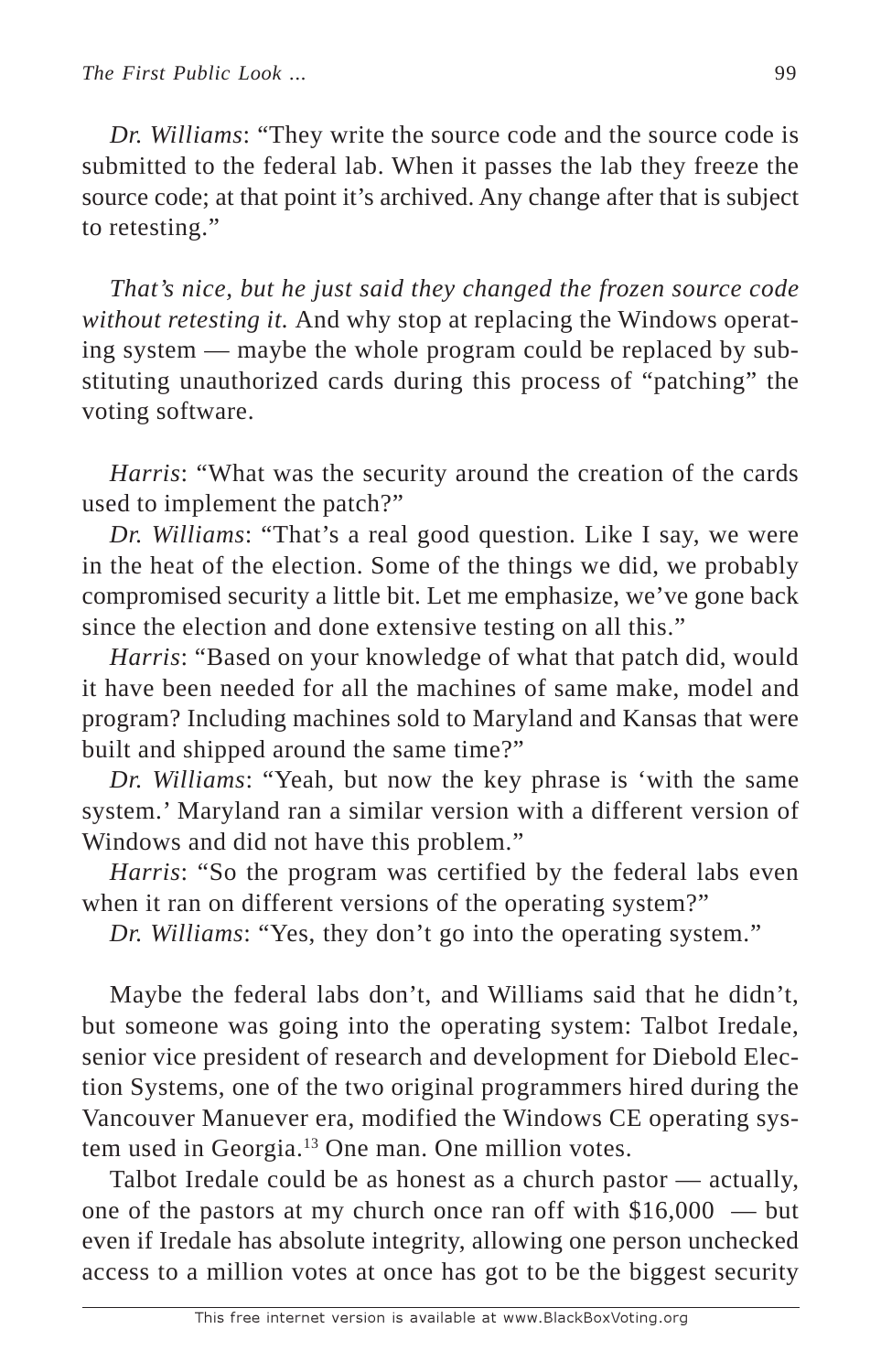breach in the history of the U.S. electoral system. (Now if one man got his own uncertified software into Diebold's optical-scan system, that would be bigger: In 2002, those machines counted about seven million votes.<sup>14</sup> More on that later.)

*Harris*: "There was an unprotected FTP site which contained software and hardware specifications, some source code and lots of files. One file on that site was called "rob-georgia," and this file contained files with instructions to 'replace GEMS files with these' and 'replace Windows files with these and run program.' Does this concern you?"

*Dr. Williams*: "I'm not familiar with that FTP site."

*Harris*: "Is there a utility which reports the signature? Who checks this, and how close to Election Day?"

*Dr. Williams:* "We do that when we do acceptance testing. That would be before election testing."

*Harris*: "What way would there be to make sure nothing had changed between the time that you took delivery and the election?"

*Dr. Williams*: "Well there wouldn't — there's no way that you can be absolutely sure that nothing has changed."

*Harris*: "Wouldn't it help to check that digital signature, or checksum, or whatever, right before the election?"

*Dr. Williams*: "Well, that is outside of the scope of what some of the people there can do. I can't think of any way anyone could come in and replace those files before the election — "

*Harris*: "Since no one at the state level looks at the source code, if the federal lab doesn't examine the source code line by line, we have a problem, wouldn't you agree?"

*Dr. Williams*: "Yes. But wait a minute — I feel you are going to write a conspiracy article."

*Harris*: "What I'm looking at is the security of the system itself — specifically, what procedures are in place to make sure an insider cannot insert malicious code into the system."

*Dr. Williams*: "There are external procedures involved that prevent that."

*Harris*: "This is exactly what I want to know. If you know what procedures would prevent that, could you explain them to me?"

*Dr. Williams:* "We have the source code. How can they prevent us from reviewing it? I have copies of source code that I've certified."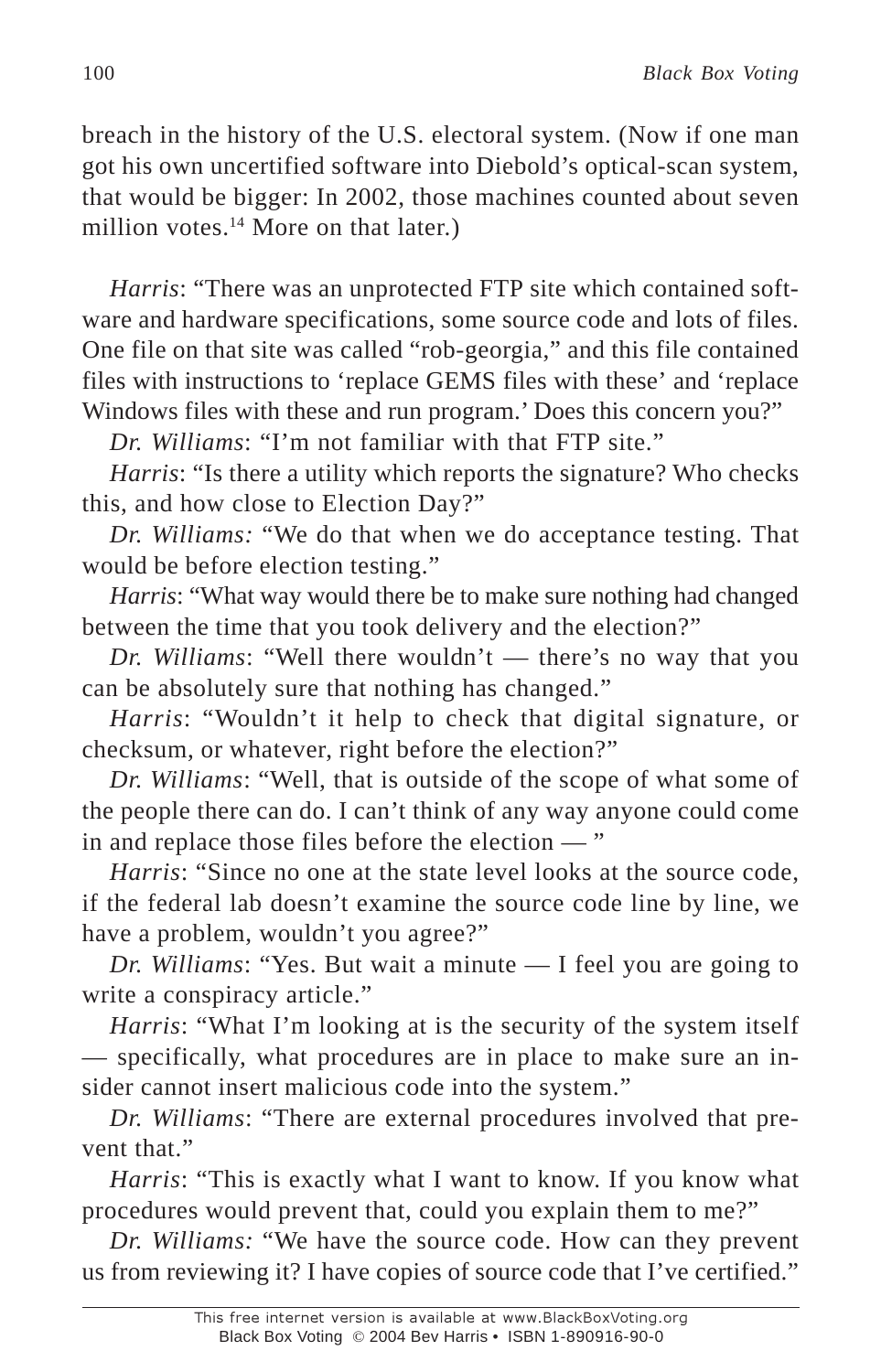*Harris*: "But you said you do not examine the source code."

*Dr. Williams*: "Yes, but the ITA did it. The ITA, when they finish certifying the system, I get it from the ITA — someone would have to tamper with the source code before it goes to the ITA and the ITA would have to not catch it."

Of course, both Williams and Barnes just told us that the ITA never examined the modifications made to 22,000 machines in Georgia. Let's consider a few points here:

Tiny programs can be added to any program modification. The file "Setup.exe" launches many of these, some of which are ".dll" files, which stands for "dynamic link library." These are small files that hide inside executable programs and can launch various functions (whatever the programmer tells them to do). They can be set up to delay their launch until a triggering event occurs. There is nothing wrong with .dll files, but there is something very wrong with putting new .dll files into a voting machine if no one has examined them.

Other files, such as "nk.bin," also contain executables that can literally rewrite the way the system works. The nk.bin file is like a mini-Windows operating system. If a programmer modifies the nk.bin file and these unexamined files are put on the voting machine, the truth is, we have no idea what that machine is doing.

Any time you do a program modification, you can introduce a small trojan horse or virus that can corrupt the election.

The rob-georgia.zip folder includes a file called "setup.exe" that was never examined by certifiers. It contains many .dll files. The "clockfix" zip file is an nk.bin file. Someone should have looked at these.

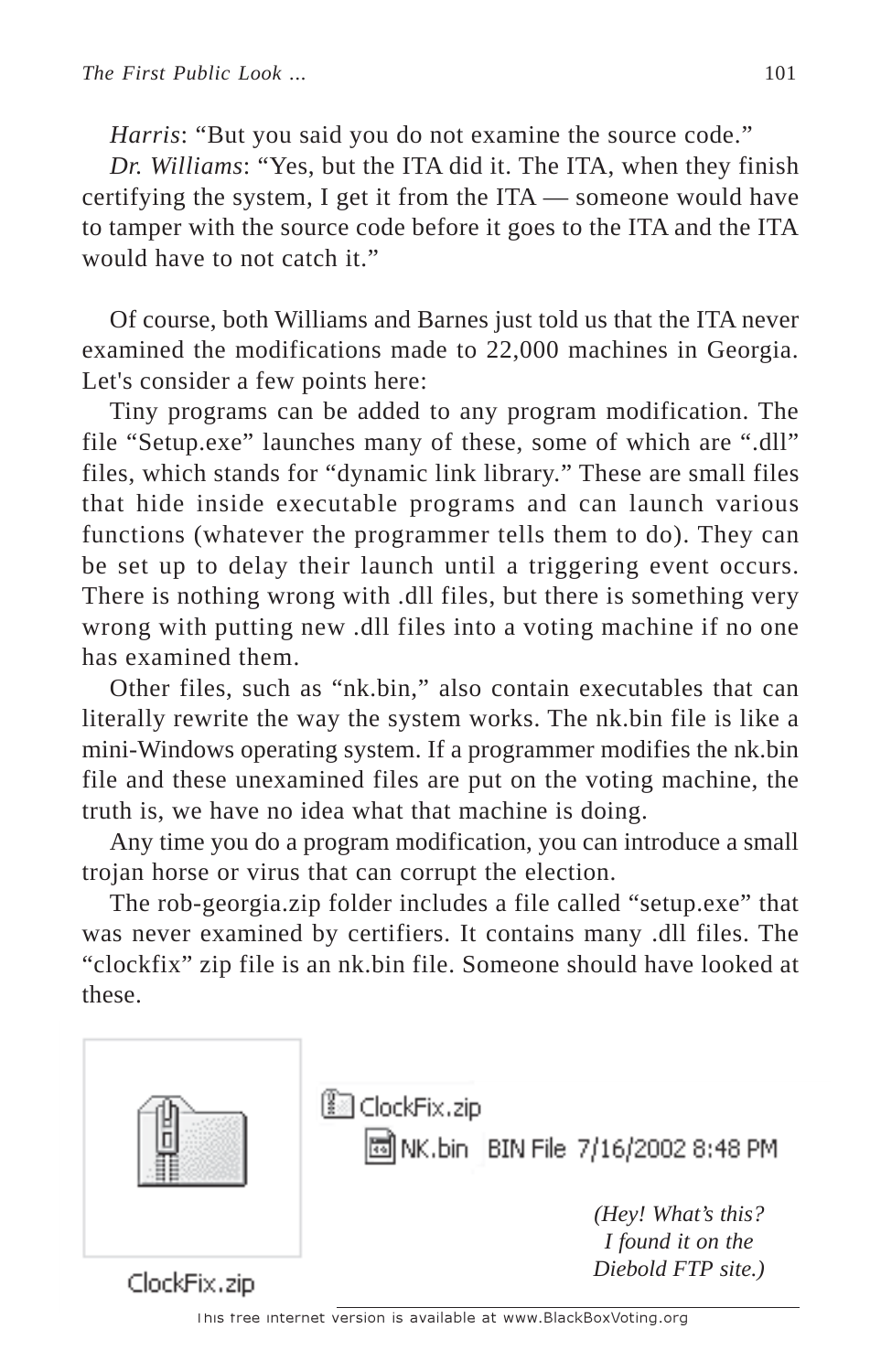Now, about the Windows operating system: In order to use "COTS" software (Commercial Off-The-Shelf) without having certifiers examine it, the commercial software must be used "as is," with no modifications. If the patches that Barnes and Williams referred to were Windows patches, the moment Diebold modified them they became subject to certification. They did not come from Microsoft. They came directly from Diebold. Therefore, they were not "as is, off the shelf." Someone should have looked at these, too.

The rob-georgia.zip file includes one folder containing replacements for the Windows operating system and two folders with replacement files that are *not* for Windows. You don't need to be a computer scientist to see this: Just look at the file names, which instruct the user to alter the GEMS program. GEMS is not part of the Windows operating system. Someone should have looked at these.

Someone should have looked at all these files, but no one did. In fact, no one has any idea what was on those Georgia voting machines on Nov. 5, 2002. Georgia certified an illegal election. Now what?

\* \* \* \* \*

As word spread about voting system files found on an open FTP site, it became a favorite topic of conversation on Internet discussion forums.

*"This could make Watergate look like a game of tiddlywinks... Get a good seat. This could be quite a long ride!*" *— "TruthIsAll"*

Public examination of the files is the best thing that could have happened. It's the only way we can engage in an informed debate about voting machines. I'm glad we got a look inside, but what we found should divest you once and for all of the idea that we can "trust" secret voting systems created by for-profit corporations.

There is no reason to believe that other manufacturers, such as ES&S and Sequoia, are any better than Diebold — in fact, one of the founders of the original ES&S system, Bob Urosevich, also oversaw development of original software now used by Diebold Election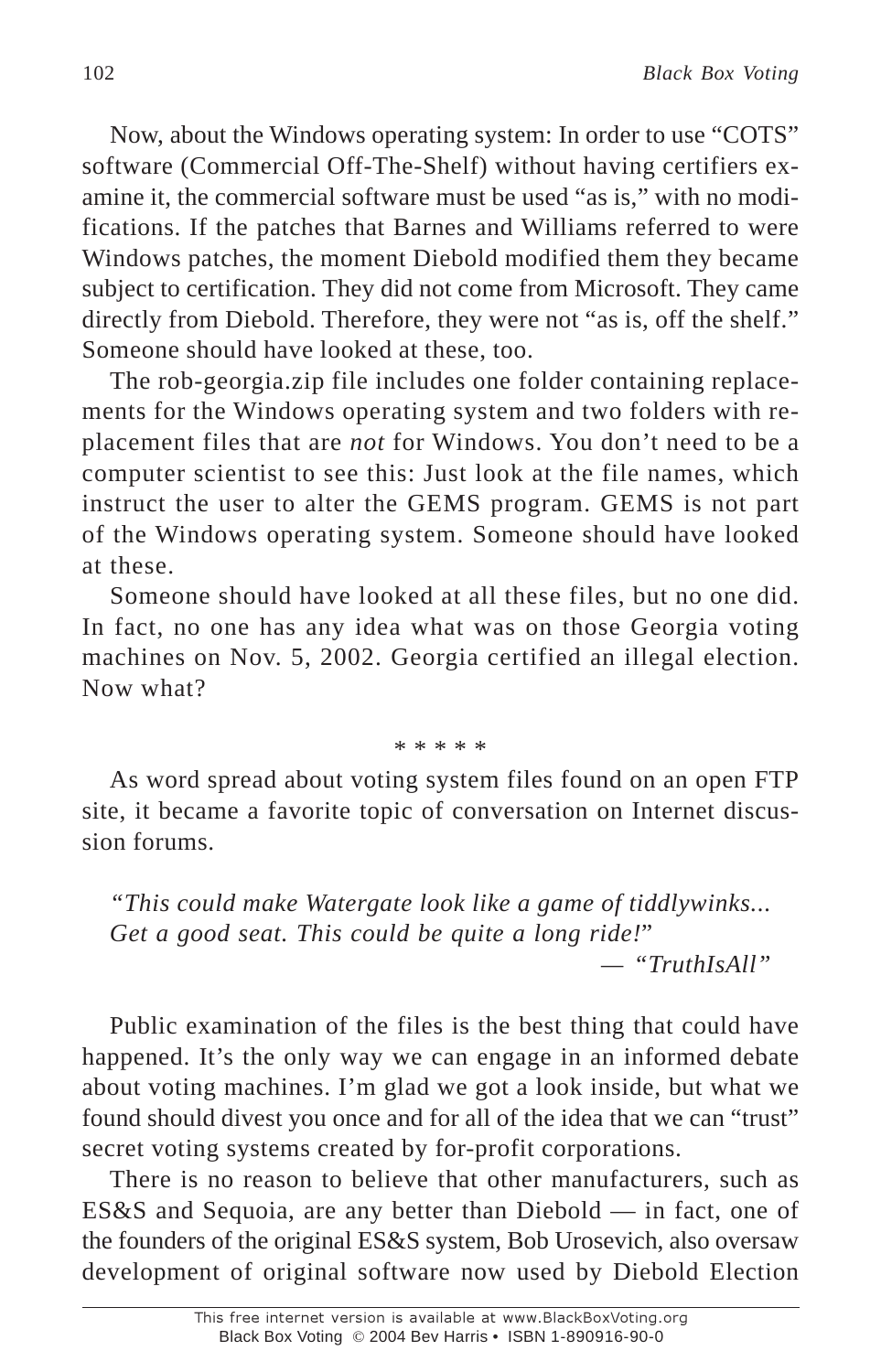Systems. Because voting systems (except AccuPoll,<sup>15</sup> which is opensource) are kept secret, I am focusing on Diebold only because we can't find out anything about the other vendors' systems.

We do know that ES&S filed a patent infringement lawsuit against Global Election Systems at one time, <sup>16</sup> indicating that some part of the system was alleged to be identical. Also, Chapter 2 shows that Diebold, Sequoia and ES&S have all miscounted elections many times.

Some advocates confuse what happened with Diebold's unprotected FTP site with "open source." Very reputable programs, such as the Linux operating system, have been developed through open source, letting the whole world examine the system and suggest improvements. What Diebold did, though, is quite different.

If you never obtain public feedback to improve your software, what you have is horrific security, not an open-source system. People have by now examined the Diebold files, but it's still not open source because no one has the slightest idea what Diebold has done to correct the flaws, if anything.

If the Diebold system had allowed everyone with expertise to critique the software during development and then showed how it corrected the flaws, that would be open source. Such a procedure would no doubt arrive at a very simple and secure program with a voterverified paper ballot to back it up.

Instead, Diebold allowed only a small handful of programmers to look at its software. Then they put all the software (along with passwords and encryption keys) on an open Web site and left it there for six years, where crackers could download it and people interested in elections could find it, but respectable experts and citizens' groups were not told of its existence or allowed to examine anything.

Putting that kind of material on an unprotected Web site was "a major security stuff-up by anyone's reckoning."<sup>17</sup> That's how Thomas C. Greene of *The Register* describes what Diebold did, and he's right. Diebold's entire secret election system was available to any hacker with a laptop.

Our certification system is fundamentally broken. The system is secret, relies on a few cronies and is accountable to no one. Worse, the certifiers have clearly given a passing grade to software so flawed that it miscounts, loses votes and invites people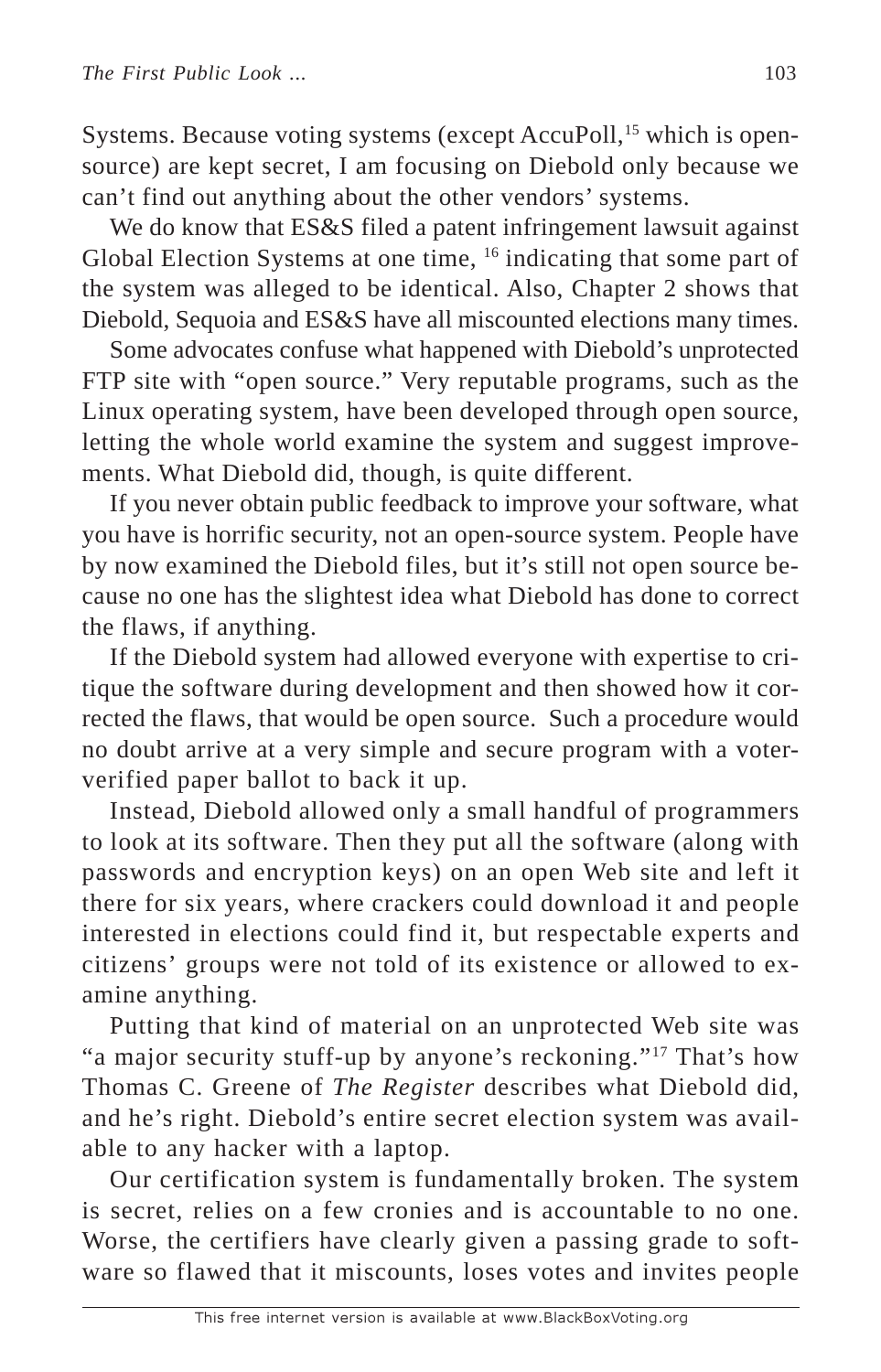to come in the back door to make illicit changes. But even this inadequate certification system would be better than what we discovered is really happening:

Diebold has used software directly off its FTP site without submitting it for certification at all. Quite literally, this software went from a programmer's desk directly into our voting machines.

# **The Diebold FTP site and election-tampering:**

If you want to tamper with an election through electronic voting machines, you want to play with:

*Ballot configuration* — Switch the position of candidates. A vote for one candidate goes to the other.

*Vote recording* — Record votes electronically for the wrong candidate, or stuff the electronic ballot box.

*Vote tallying* — Incorrectly add up the votes, or substitute a bogus vote tally for the real one, or change the vote tally while it is being counted.

You'd want to find out as much as you could about procedures. No problem — the Diebold open FTP site contained the "Ballot Station User Manual," the "Poll Worker Training Guide" and at least two versions of the "GEMS User Manual," along with the "Voter Card Programming Manual" and hardware configuration manuals for the AccuVote touch-screen system.

It would be helpful to play with elections in the comfort of your own home. Not a problem — full installation versions of the Diebold voting programs were on the Web site.

*BallotStation.ex*e (vote recording and precinct tallying for the touchscreen machines)

*GEMS.exe* (county-level tallying of all the precincts, found in the GEMS folders)

*VCProgrammer.exe* (programs to sign in and validate voter cards)

Just about every version of the Diebold programs ever certified, and hundreds that were never certified, were available.

It might be helpful also to know what kind of testing the voting system goes through, especially the details on the "Logic and Accuracy" testing done right before and after the election. After all, you'd want to make sure that whatever hacking you do doesn't get caught. Testing procedures, sample testing results and instructions on how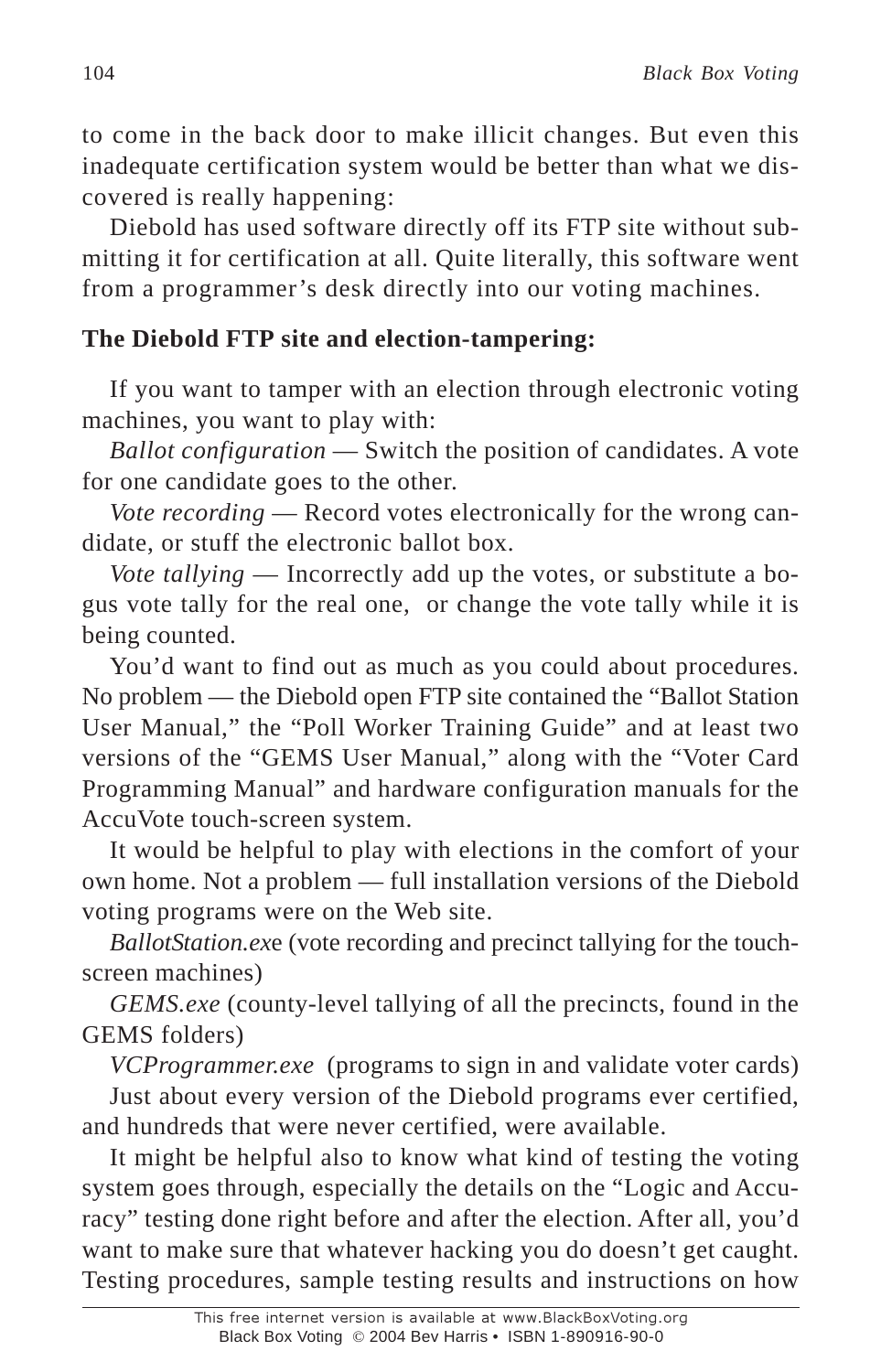to do the testing were also on the Diebold FTP site.

You'd want to see some typical ballot configurations — or, better yet, get the data files created for actual elections. That way you'd know the positioning of the candidates on the ballot, and you could even get the candidate I.D. number used by the computers to assign votes. You could do test runs using real election files.

No problem: On the FTP site were files designated for counties in California, Maryland, Arizona, Kentucky, Colorado, Texas, Georgia, North Carolina, Kansas and Virginia. Some files, like one for San Luis Obispo County, California, were date-stamped on an election day (curiously, five hours before the polls closed).

By now you may have heard about a report by Johns Hopkins and Rice University scientists, which used these files. What you may not realize is that these scientists studied less than 5 percent of the information on the FTP site. They studied the source code of one of the voting-system components, the touch screen. The FTP files also included source code for many other components of the voting system, and compiled files, databases and technical documentation and drawings.

The site also contained information on how to set up remote access, and passwords.

Guessing many of the passwords is easy because files are named for Diebold employees, and many passwords are simply the name of the location using the software.

| x110700-pimageneral.zip | $password = pima$    |
|-------------------------|----------------------|
| norfolk election.zip    | $password = norfolk$ |
| $\Box$ docs.zip         | $password = voter$   |
| ChrisBellis.zip         | $password = bellisc$ |
| <sup>2</sup> Wyle.zip   | $password = wyle99$  |
| <b>DuanR.zip</b>        | $password = java$    |

The supervisor password for voting machines at the polling place was "1111." When I saw this in the manual, it reminded me of buying a new briefcase. It comes with a "default" combination, but of course you change the combination as soon as you start using the briefcase.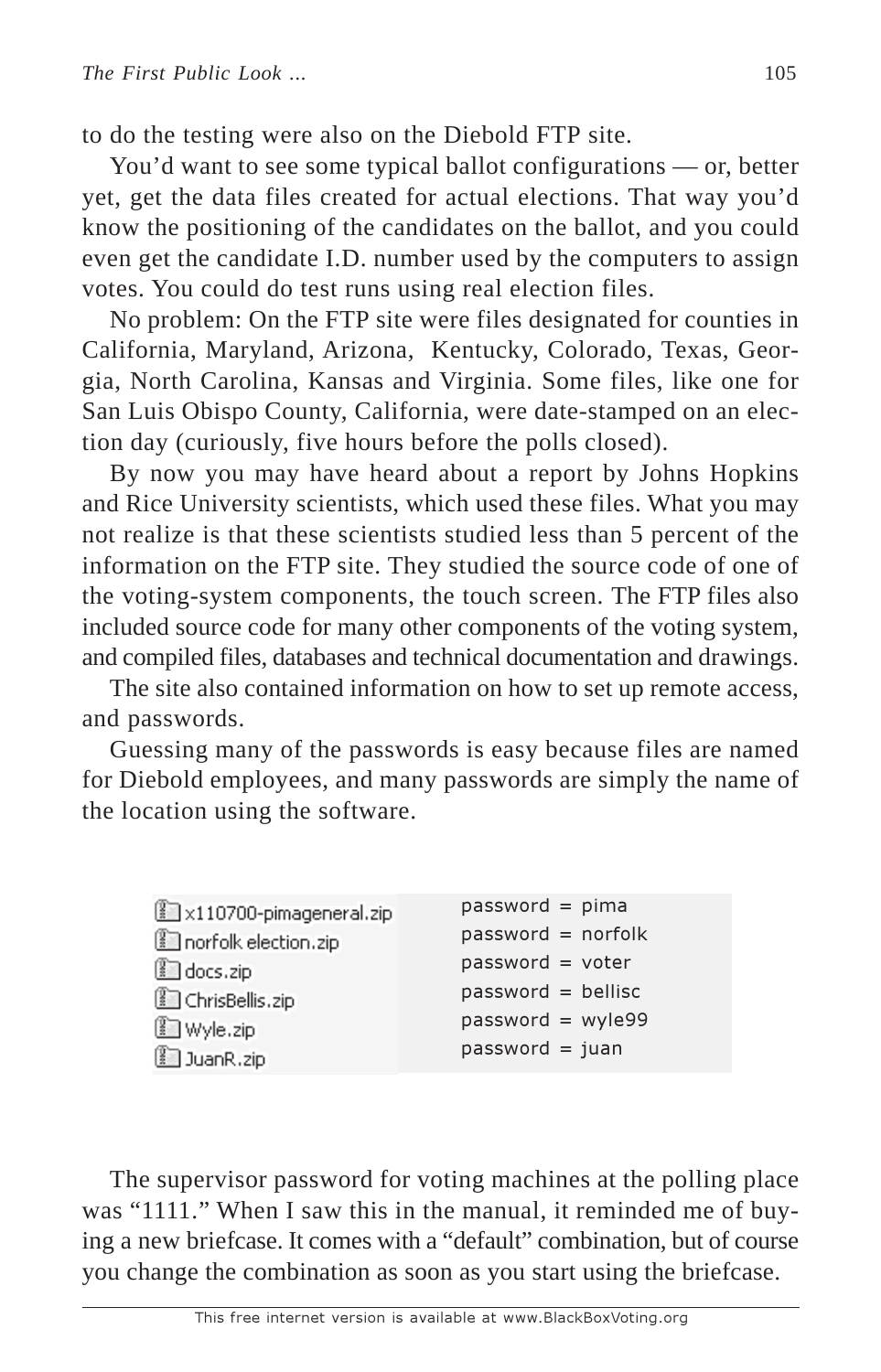

- 1. Insert the Manager card into the card reader.
- 2 Enter the password 1,1,1,1,and touch "OK".
- 3. Remove card when instructed.
- 4. When the screen below appears, press the "End Election" button,

For some reason, Diebold's voting machines were less secure than your briefcase. That's because programmers hard-wired the password into the source code. That way, no one could change the password, and anyone inside the polling place (the janitor, a crooked politician) could pretend to be a supervisor by entering "1111."

In case you need a fancy password, the files called "passwd" might come in handy. I don't know if anyone found a use for the Diebold programmer passwords, but these were sitting there.

<mark>ඕ</mark> passwd

<mark>ब</mark>ि passwd∼

ken:Cx4JrK404uebk tri:UEGNh.UaiLROk dmitry:dyNCBK1jMDVDU whitman: a8PfNAeGd9Ao6 kponti:b/tlxLF5aVUVE denisel:b/tlxLF5aVUVE ataa:b/tlxLF5aVUVE josh:ZHwPOhd5is3JE

At the county election supervisor's office, the results from all the polling places are tabulated using a program called GEMS, and the password, "GEMSUSER," was in the user manual. The election supervisor can change "GEMSUSER," but later I'll show you how a 10-year-old could change it right back.

A cracker who wants to pretend he is the elections supervisor might start by installing one of the GEMS vote-tallying programs on his home computer. There were over 100 versions of this program on the FTP site, many of which were never certified but were used anyway.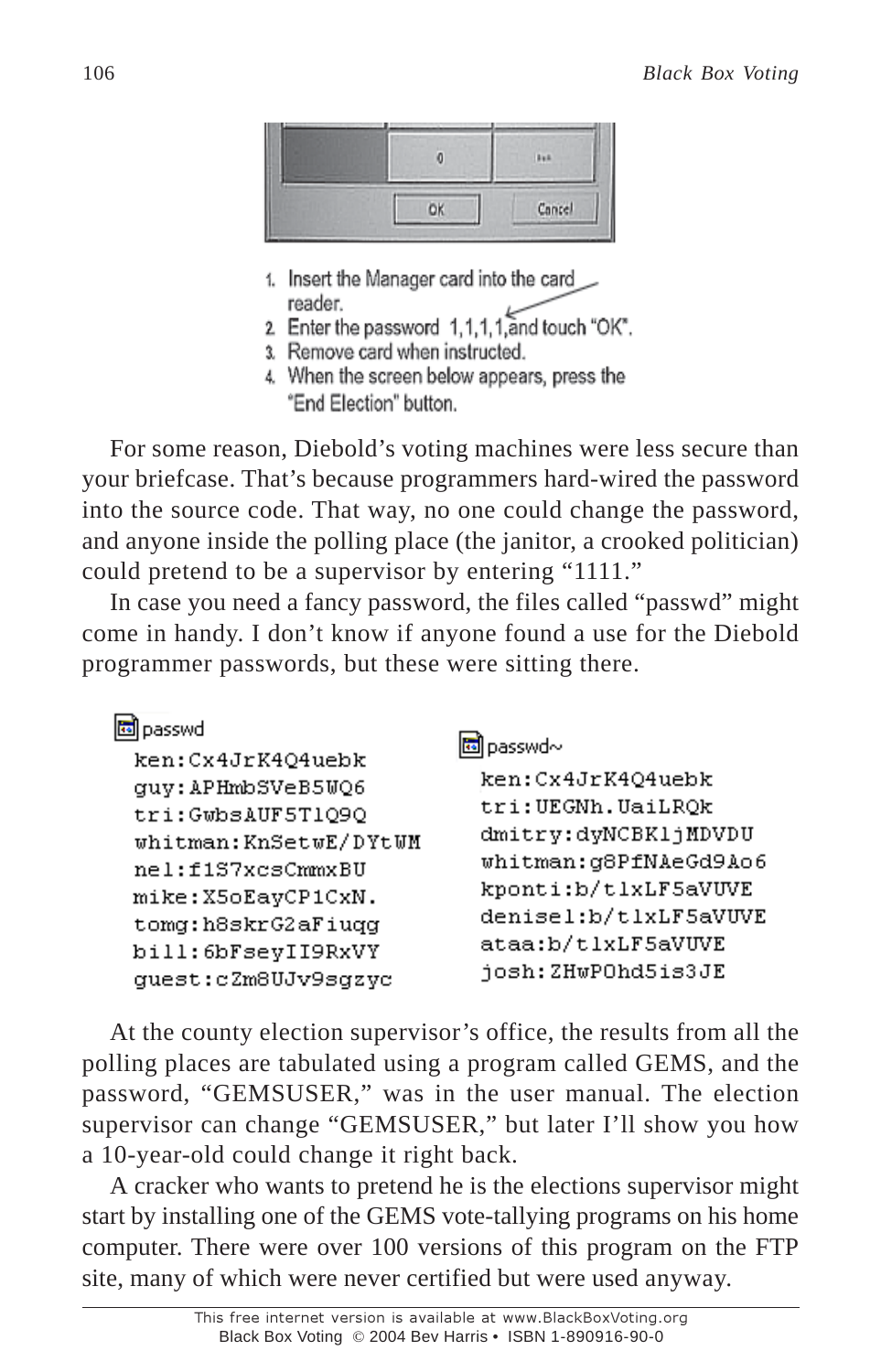Enter your user logon name and password (i.e. GEMSUSER). At this point Windows will start.

#### Setting System Date and Time

After Windows starts, at the bottom right comer of the screen is the system

€

y.

*Supervisor access at the polling place is granted by the password 1111. Instead of allowing supervisors to control the password, it is written into the source code and printed in the manuals.*

```
//((AFX DATA INIT(CSmartCardEmuDlg)
m ByAccLevel = 0';
m ID = T("01234567890");
m Level1 = 1;
m Level2 = -1.
m Level3 = -1;
m Party = -1;
\begin{array}{lll} \texttt{m\_PIN} & = & \texttt{T("1111");} \\ \texttt{m\_Type} & = & \texttt{VOTER\_CARD}; \end{array}77} } AFX DATA INIT
```

```
== ADMIN CARD)) (
                  st = VC NOACCESS;
            ) else (CVoterInfo writeVoterInfo;
                  writeVoterInfo.m_CardType = VOTER CARD;
                  writeVoterInfo.m Version = VCI VERSION1;
                  writeVoterInfo.m_ElectionKey = pVCardInfo->m_ElectionId;
                  writeVoterInfo.m_VCenter = CVCenter(pVCardInfo->m_VCenterId);
                  writeVoterInfo.m DLVersion = pVCardInfo->m DLVersion;
                  writeVoterInfo.m Reportunit = CDistrict(pVCardInfo->m PrecinctId);
                  writeVoterInfo.m_Baseunit = CBaseunit(pVCardInfo->m_PortionId);
                  writeVoterInfo.m_CounterGroup = CCounterGroup (pVCardInfo->m GroupId) ;
                  writeVoterInfo.m_VGroup1 = CVGroup(pVCardInfo->m VGroup1Id);
                  writeVoterInfo.m VGroup2 = CVGroup(pVCardInfo->m VGroup2Id);
                  strcpy(writeVoterInfo.m PIN, "1111"); \Leftarrowstrepy(writeVoterInfo.m Description, "");
                  writeVoterInfo.m Flags1 = (UCHAR)((pVCardInfo->m Flags & OxO7) |
NEWTYPE CARD) ;
                  writeVoterInfo.m Flags2 = (USHORT) (pVCardInfo->m Flags >> 4);
                  writeVoterInfo.m VoterSN = pVCardInfo->m VoterId;
                  if (m CardReader. Write(writeVoterInfo) != SMC OK)
                        st = VC FAILEDWRITE;
                  else
                        st = VC OKAY;
            3
      3
      if (m CardReader.IsOpen()) {
```
*The password for the GEMS program is "GEMSUSER"*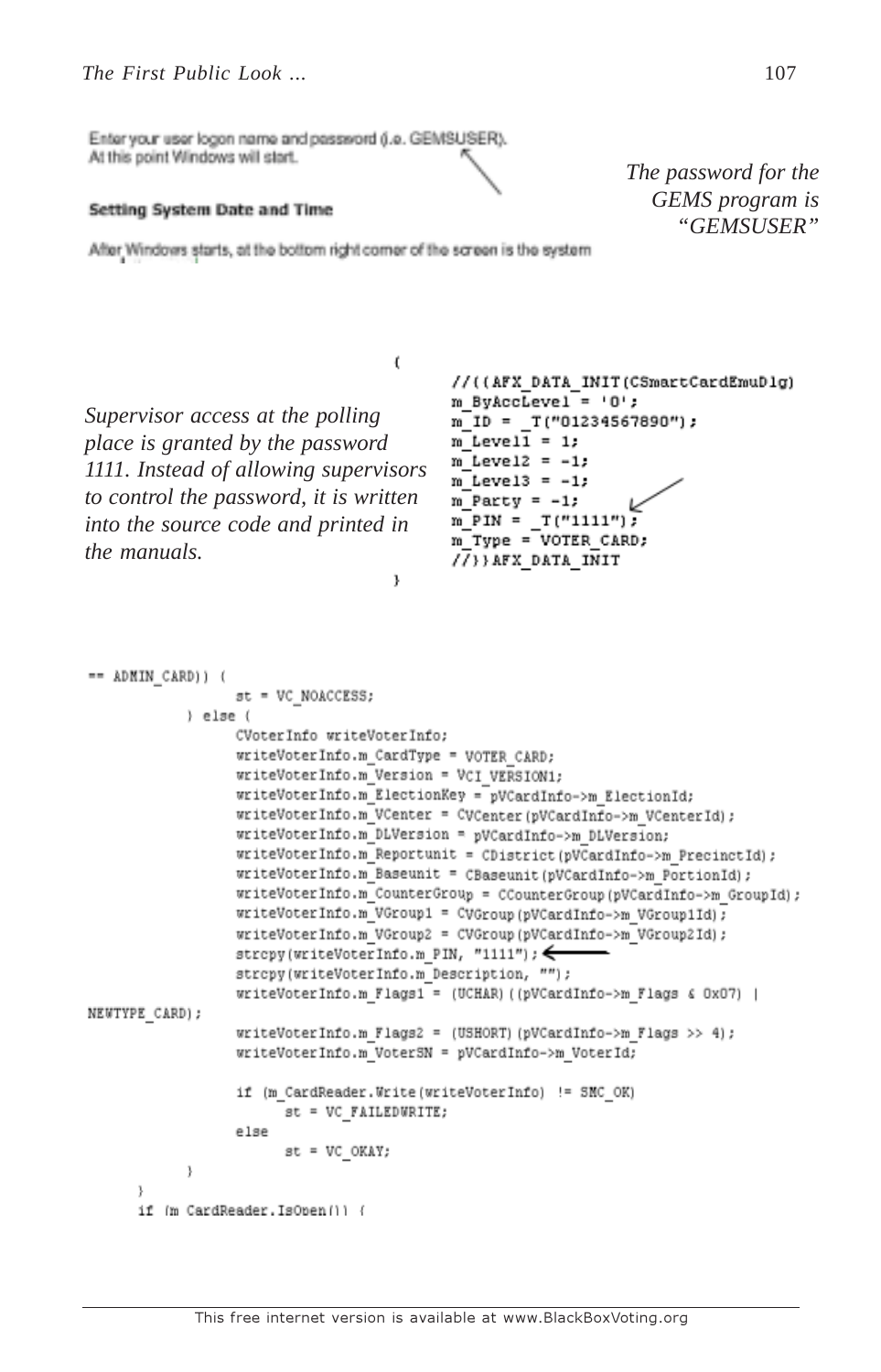GEMS is on the central computer at the county elections office. This is the software that creates the ballots before the election, and it also accumulates the incoming votes from the polling place and creates election reports. The same GEMS program handles both touch screens and optical-scan machines. There were many vote databases tagged to cities and counties, so a cracker could practice tampering with real software and real votes.

Any computer that has Windows seems to work, but meticulous people would follow the instructions left on the FTP site and put the GEMS program on a Dell PC with Windows NT 2k installed. Diebold support techs have also helped counties set up GEMS on Windows XP and Windows 2000.

So many versions of the GEMS program, so little time. A good version to start with would be GEMS 1.17.17 — according to NASED documents, that was an officially certified version of GEMS during the general election in November 2002.

A folder called "Pima Upgrade" might be a good choice for a hacker living in Tucson, and the new 1.18 series was also available. An even newer program, version 1.19, was put on the FTP site on January 26, 2003, just three days before it was taken down.

Suppose you wanted to simulate an actual touch-screen voting machine. You need to activate those with a smart card, and the average desktop computer isn't set up for that. Put the word "votercard" into a text search on the Diebold files, and this pops up in a file called "votercard.cpp,v"

```
vo lo dudlo.l.o.o.o
v3 - 10 - 19:1.5v3 - 10 - 18:1.5b1-1-3-votercard-hack:1.5.0.4v3 - 10 - 17:1.5v3 - 10 - 16:1.532 - 10 - 15 + 1
```
Now, if I'm a cracker and I get the "Votercard.cpp,v" file, and I'm running a computer that really isn't a voting machine but want to figure out how it works, here it is: a neat little program that can cancel out the card reader entirely. Diebold handed me the road map and helped me find it by naming it "votercard-hack." A moderately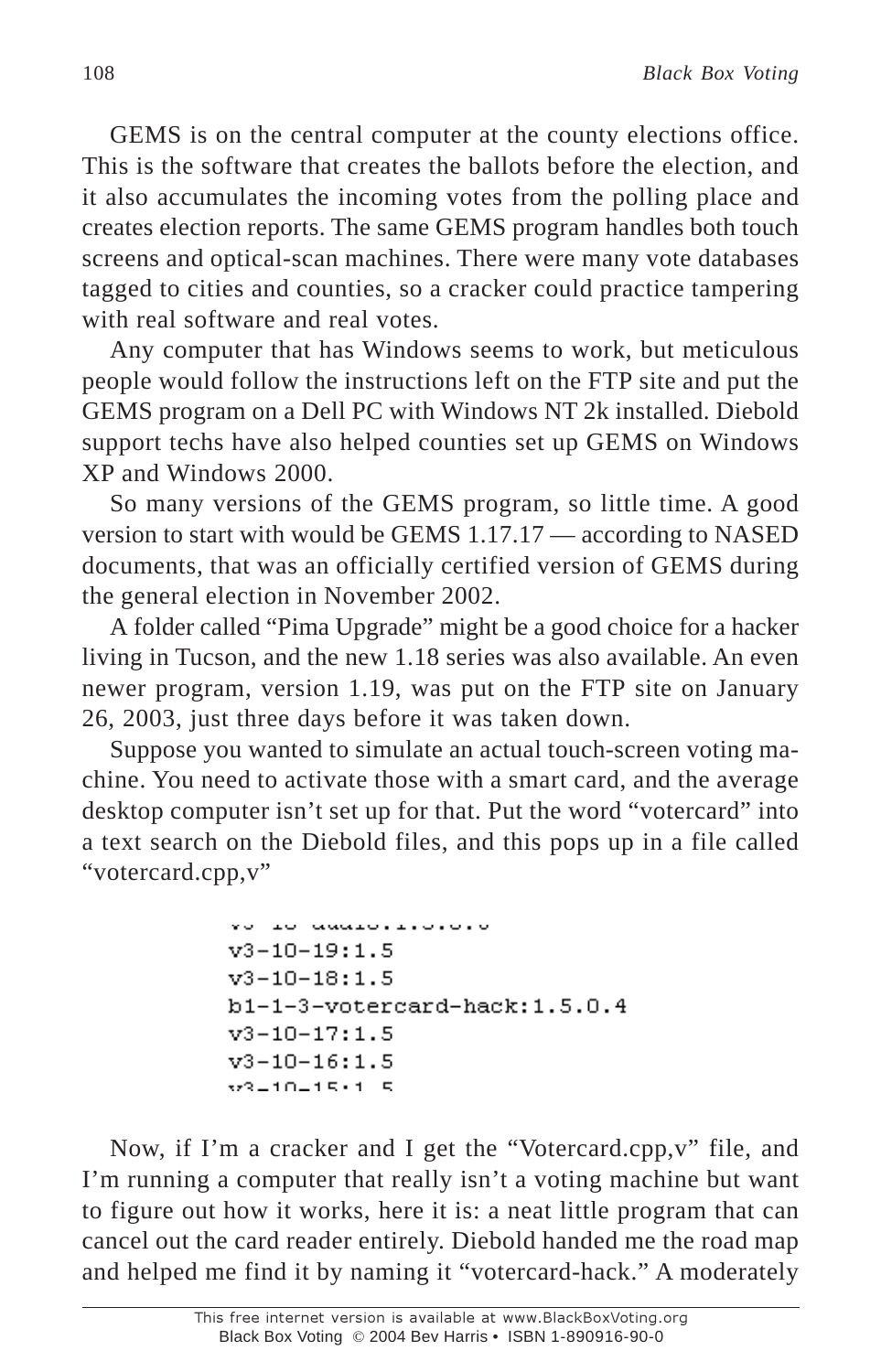skilled programmer will know how to paste it into the latest touchscreen source code, recompile, install, and start playing around.

The suffix "cpp" stands for "C++," and these files are source code. "Source code" contains the commands given to the computer that tell it how to execute the program. Many people are surprised to learn that source-code files consist of English-like programming commands that people can read. After software engineers write the program, it is compiled to make it machine-readable.

The cvs.tar file that Diebold left on its Web site was a source code "tree" for the program used to cast votes on touch screens. The tree contains the history of Diebold's software development process, going all the way back to Bob Urosevich's original company, I-Mark Systems, through Global Election Systems, and including 2002 programming under Diebold Election Systems.

## **Leaving other people's pants unzipped**

It's bad enough when you leave your own sensitive stuff on the Web. But Diebold exposed other people's confidential information, also. Diebold left 15,900 of Microsoft's proprietary Windows CE source- code files on its public Web site, ready to assemble like a set of Legos.

The Microsoft Windows CE Platform Builder is a set of development tools for building a Windows CE operating system into customized gadgets. You are supposed to have a license to use it, and, according to Bill Cullinan of Venturcom Inc., a Waltham, Massachussetts-based Windows CE distributor and developer, the kit is not free.

"The Platform Builder development kit for the new Windows CE .net runs about \$995," he told me. "Earlier, the cost was up over \$2,000."

Any cracker in the world could access the pricey Microsoft developer's platforms through the Diebold FTP site.

Despite a notice that says, "You may not copy the [Hewlett Packard] Software onto any public network,"copies of Hewlett Packard software were on the public FTP site hosted by Diebold.

A document marked "Intel Confidential" pertaining to microprocessor development for personal PCs was on the FTP site,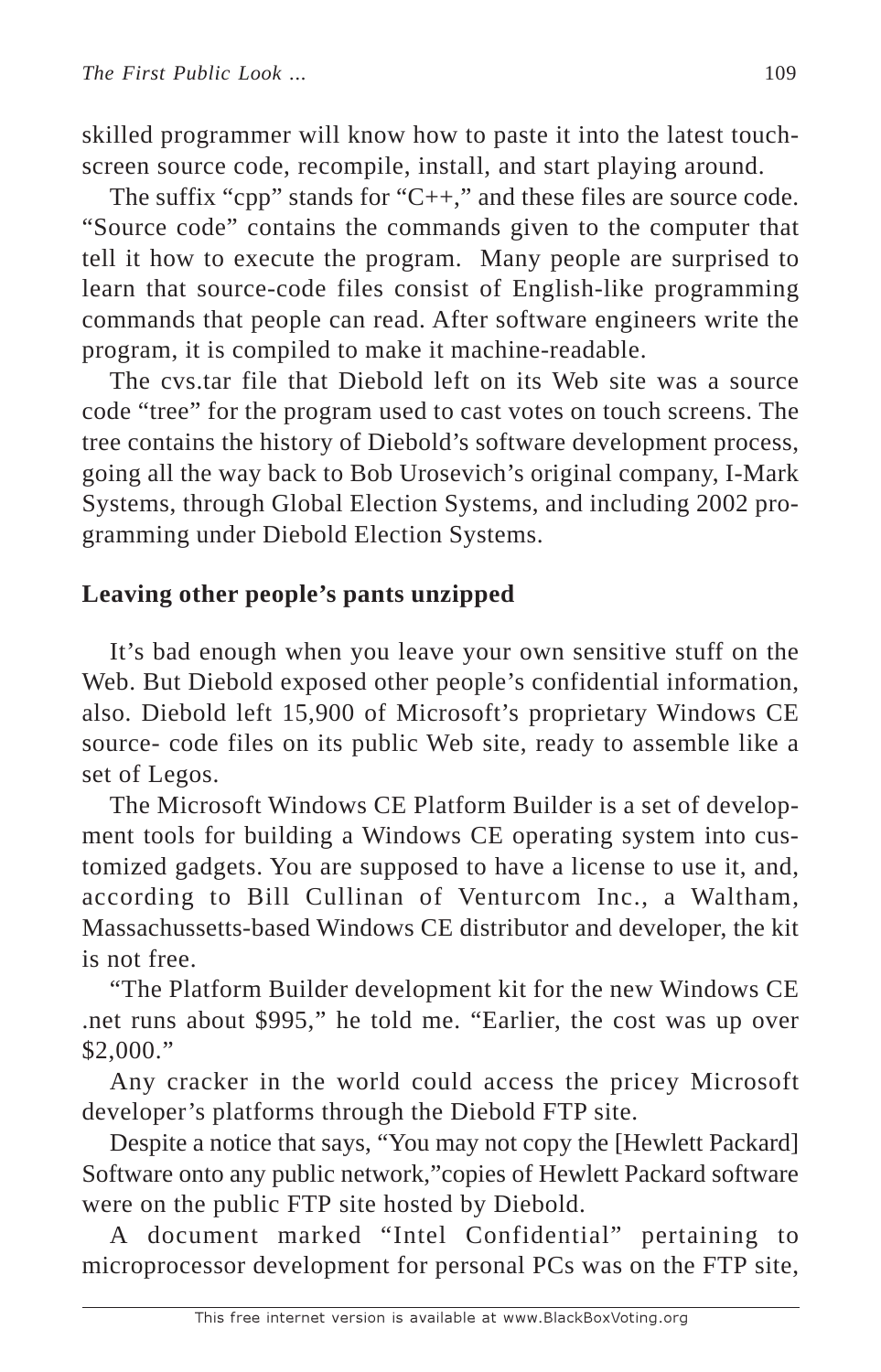along with the Merlin PPC Sourcekit for personal PCs and the Intel Cotulla development kit and board support packages for Microsoft Windows CE .NET and PocketPC 2002.

So Diebold expects us to trust them with our vote, yet they are quite cavalier with other people's intellectual property and, as we will see in the next section, with people's personal information.

## **On the Diebold FTP site: Private info on 310,000 Texans**

During the writing of this chapter, I tried to take a more complete inventory of what was on that site and was surprised to find personal information for 310,000 Texans.

Identity thieves can work anonymously from anywhere in the world and, armed with your Social Security number and a few other details, can quite literally ruin your life. And all they need is your name, address and birthday to get your Social Security number. 18

In this file were birthdays. First, middle and last names. Street addresses. Apartment numbers. School districts. Political affiliations. Voting habits. I assume they will say it was some kind of voter registration file, but it sure has a lot of information. Each kind of information (name, zip code, etc.) is called a "field," and this file had 167 fields, which included data from about three dozen elections, logged in over several years by many different people. Ninety-five thousand people from Plano are in this file, and a couple hundred thousand more from Richardson, McKinney, Wylie, Dallas and surrounding areas.

People have a right to privacy, even in the Internet age. Any woman who has an abusive ex-boyfriend will tell you that she doesn't want her apartment number published on a Web site. Child custody cases can get nasty. Thieves who find a database like the one left in the open by Diebold may try to sell the information.

Because of this file I know that Bob L. of Plano is a Republican and likes to do absentee voting, and that he and his wife are the same age. But does Bob know that Diebold hung his undies out the window for all to see?

Someone will explain to me that you can buy voter registration files for a nominal fee. But that doesn't mean you can buy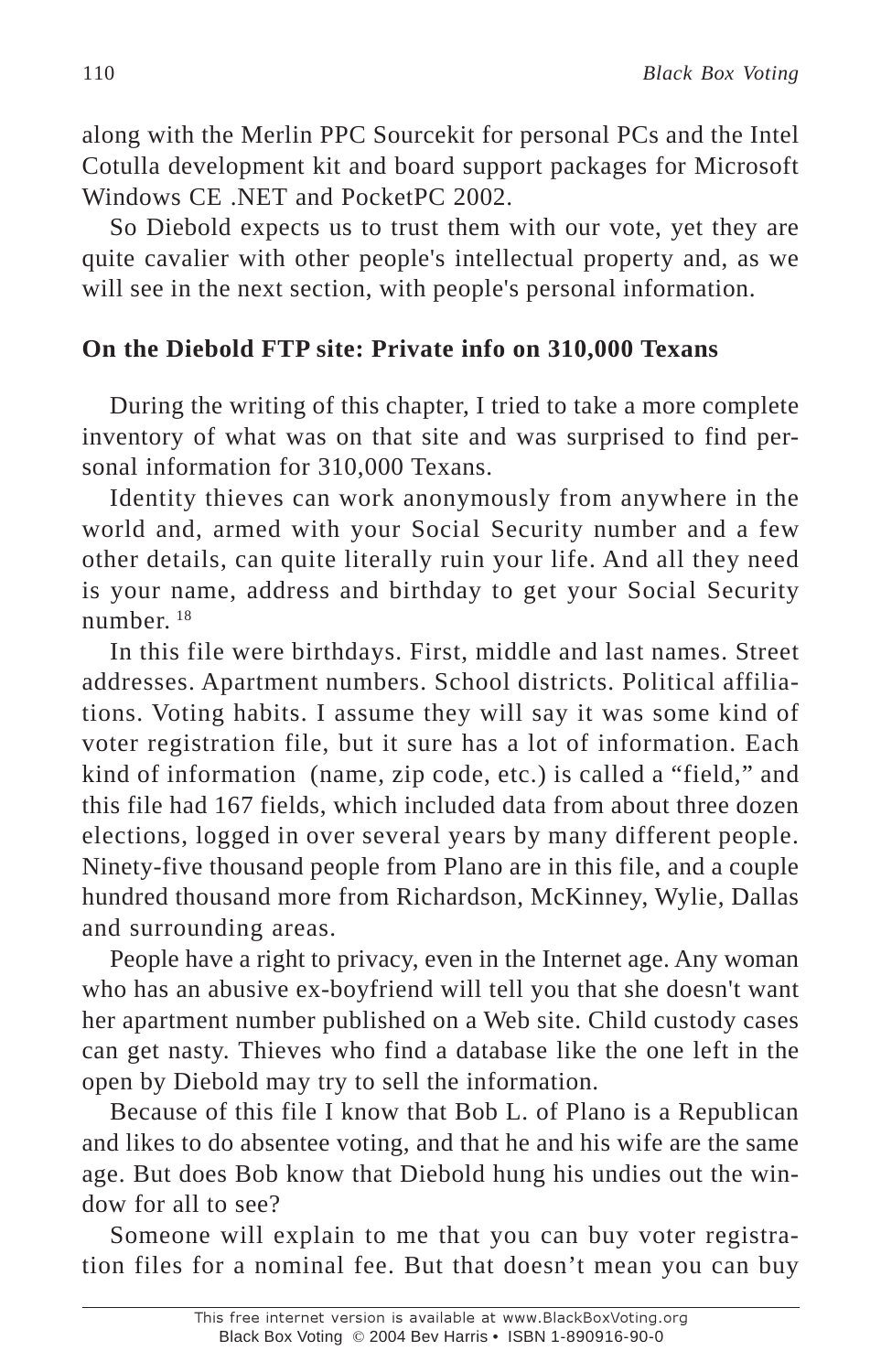those lists and stick them on the Internet, and what was Diebold doing with this information anyway?

I wondered if any reporters had their personal information posted. Yep — two reporters for the *Dallas Morning News*, the publisher for the *Plano Star-Courier* and the managing editor of the *Herald & Times Newspapers*.

And does Bob Urosevich, the president of Diebold Election Systems, know that his wife and daughter had their private information on that FTP site?

What do Diebold and the other guardians of our vote have to say about this?

"We protect the Bill of Rights, the Constitution and the Declaration of Independence. We protect the Hope Diamond. Now, we protect the most sacred treasure we have, our secret ballot."<sup>19</sup> — Diebold CEO Wally O'Dell

"Sometimes our customers use the FTP site to transfer their own files. It has been up quite some years. People go there from counties, cities, sometimes there is stuff there for state certification boards, federal certification, a lot of test material gets passed around."20

> — Guy Lancaster Diebold contractor

"...the current group of computer 'wizards' who are so shrilly attacking ... are no longer behaving like constructive critics but rather as irresponsible alarmists and it's getting a little old."

— Dan Burk Registrar of Voters Washoe County, NV (from Diebold web site)

"They're talking about what they could do if they had access to the [computer program] code...But they're not going to get access to that code. Even if they did, we'd detect it." 21

— Dr. Britain Williams